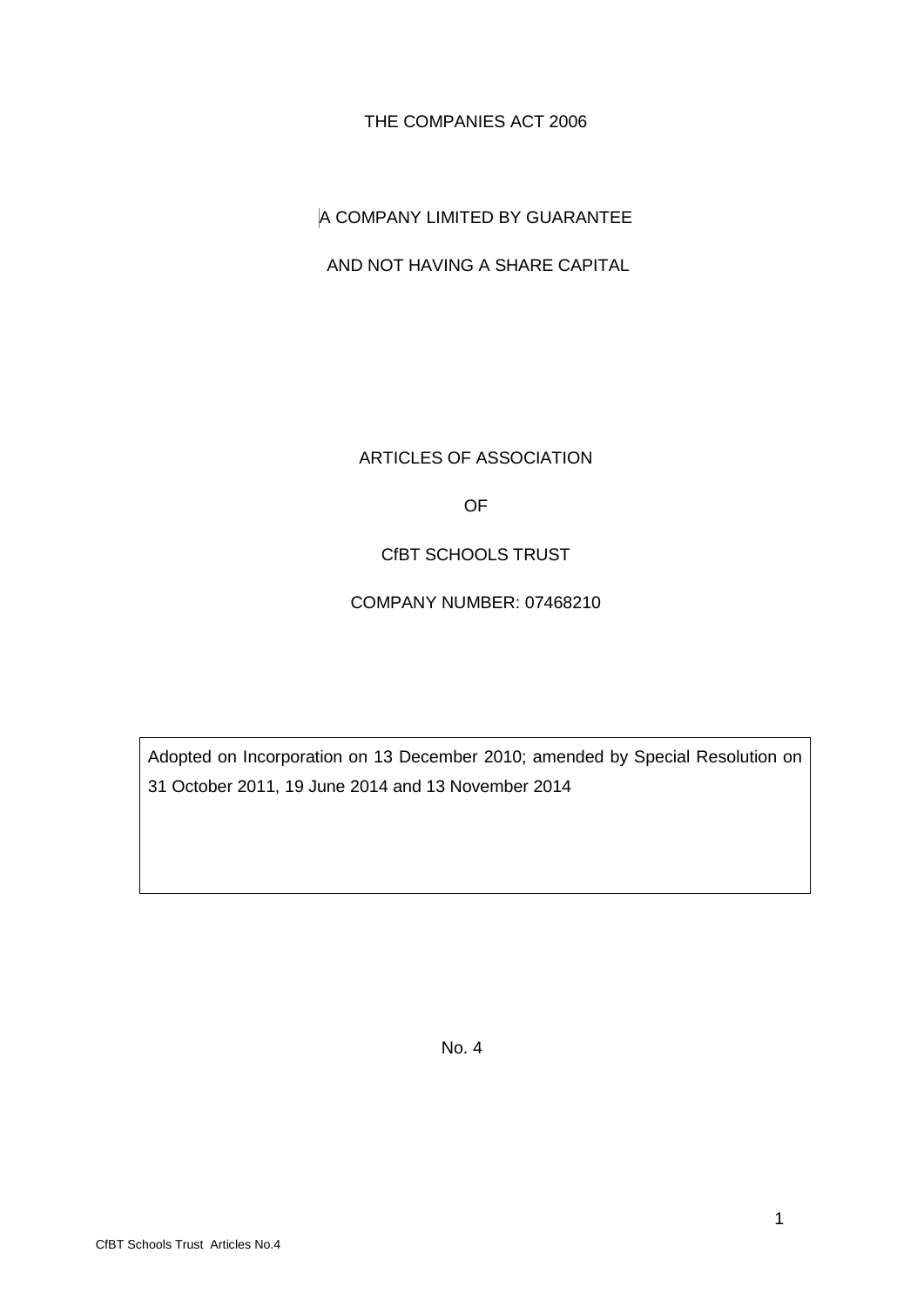### THE COMPANIES ACT 2006

### COMPANY LIMITED BY GUARANTEE

# ARTICLES OF ASSOCIATION

OF

### CfBT SCHOOLS TRUST

#### INTERPRETATION

- 1. In these Articles:
	- a. "the Academies" means all the schools and educational institutions referred to in Articles 4a) and 5h) and established by the Company (and "Academy" shall mean any one of those schools or educational institutions);
	- b. "Academy Financial Year" means the academic year from  $1<sup>st</sup>$  of September to  $31<sup>st</sup>$  of August of the following year;
	- c. "the Articles" means these Articles of Association of the Company;
	- d. "the Chair of the Board of Trustees" means such person as may be appointed or elected to be the chair of the Trustees pursuant to Article 82;
	- e. "Chief Executive Officer" means such person as may be appointed by the Trustees as the Chief Executive Officer of the Company;
	- f. "clear days" in relation to the period of a notice means the period excluding the day when the notice is given or deemed to be given and the day on which it is given or on which it is to take effect;
	- g. "the Company" means save as otherwise defined at Article 6.9 the company intended to be regulated by these Articles and referred to in Article 2;
	- h. "financial expert" means an individual, company or firm who is authorised to give investment advice under the Financial Services and Markets Act 2000;
	- i. "Independent Trustees" means the Trustees appointed pursuant to Article 50 who do not have a material or pecuniary relationship with the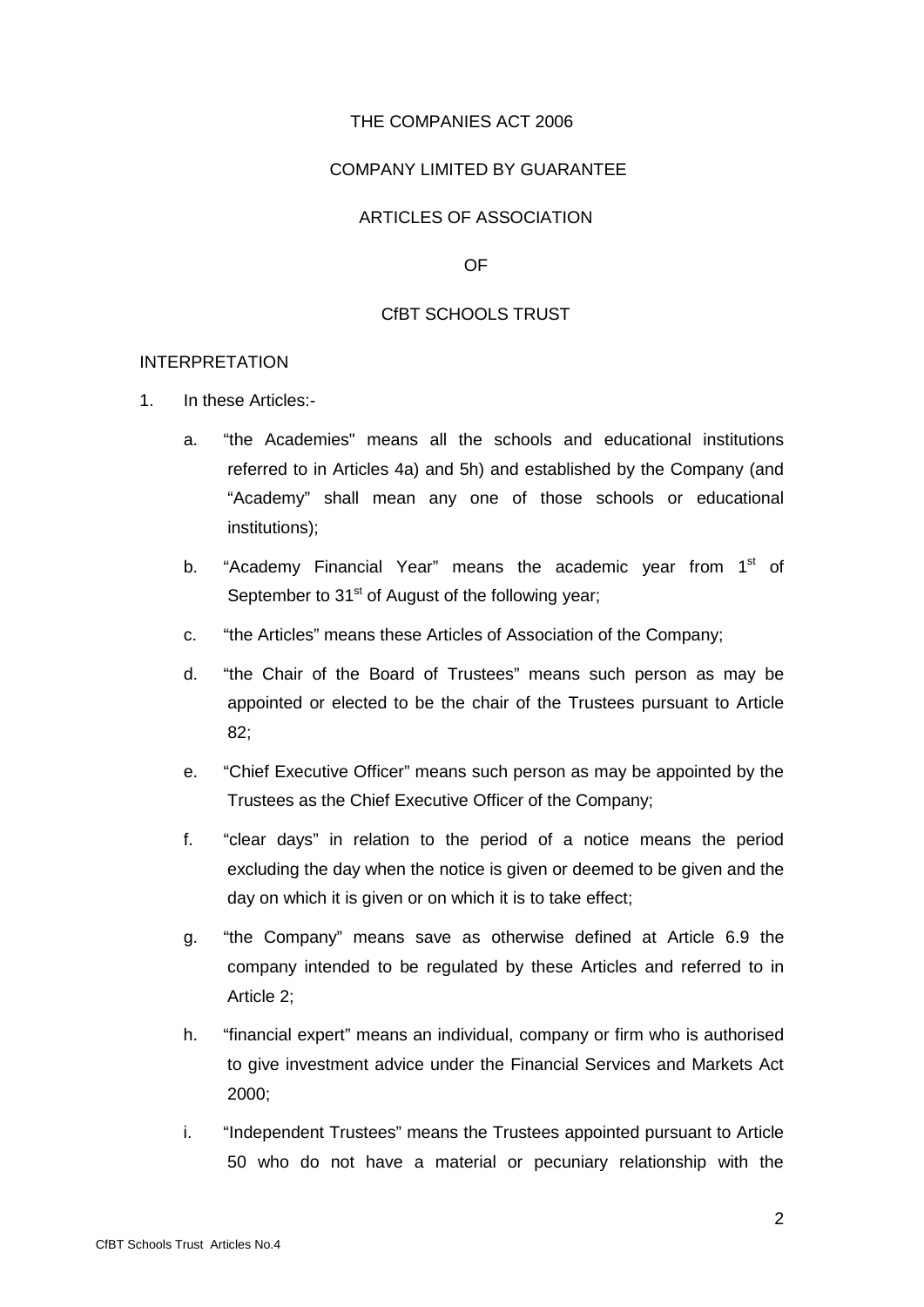Company or with the Principal Sponsor and "Independent Trustee" shall mean any one of those Trustees;

- j. "Local Authority Associated Persons" means any person associated with any local authority within the meaning given in section 69 of the Local Government and Housing Act 1989;
- k. "Local Governing Bodies" means the committees appointed pursuant to Articles 100-101 and 104 (and "Local Governing Body" means any one of these committees);
- l. "Member" means a member of the Company and someone who as such is bound by the undertaking contained in Article 8;
- m. "the Memorandum" means the Memorandum of Association of the Company;
- n. "office" means the registered office of the Company;
- o. "Principal Regulator" means the body or person appointed as the Principal Regulator under the Charities Act 2011;
- p. "Principal Sponsor" means CfBT Education Trust, a company limited by guarantee and registered as a charity with number 270901, a subscriber to the Memorandum and Articles;
- q. "the seal" means the common seal of the Company if it has one;
- r. "Secretary" means any person who may be appointed to perform the duties of the secretary or clerk to the Trustees, including a joint, assistant or deputy secretary or clerk;
- s. "Secretary of State" means the Secretary of State for Education or successor;
- t. "Sponsor Trustees" means the Trustees appointed by the Principal Sponsor in accordance with Article 50 and "Sponsor Trustee" shall mean any one of those Trustees;
- u. "teacher" means a person employed under a contract of employment or a contract for services or otherwise engaged to provide his services as a teacher at one or more Academies;
- v. "the Trustees" means save as otherwise defined at Article 6.9 the directors or trustees of the Company and "Trustee" means any one of those Trustees;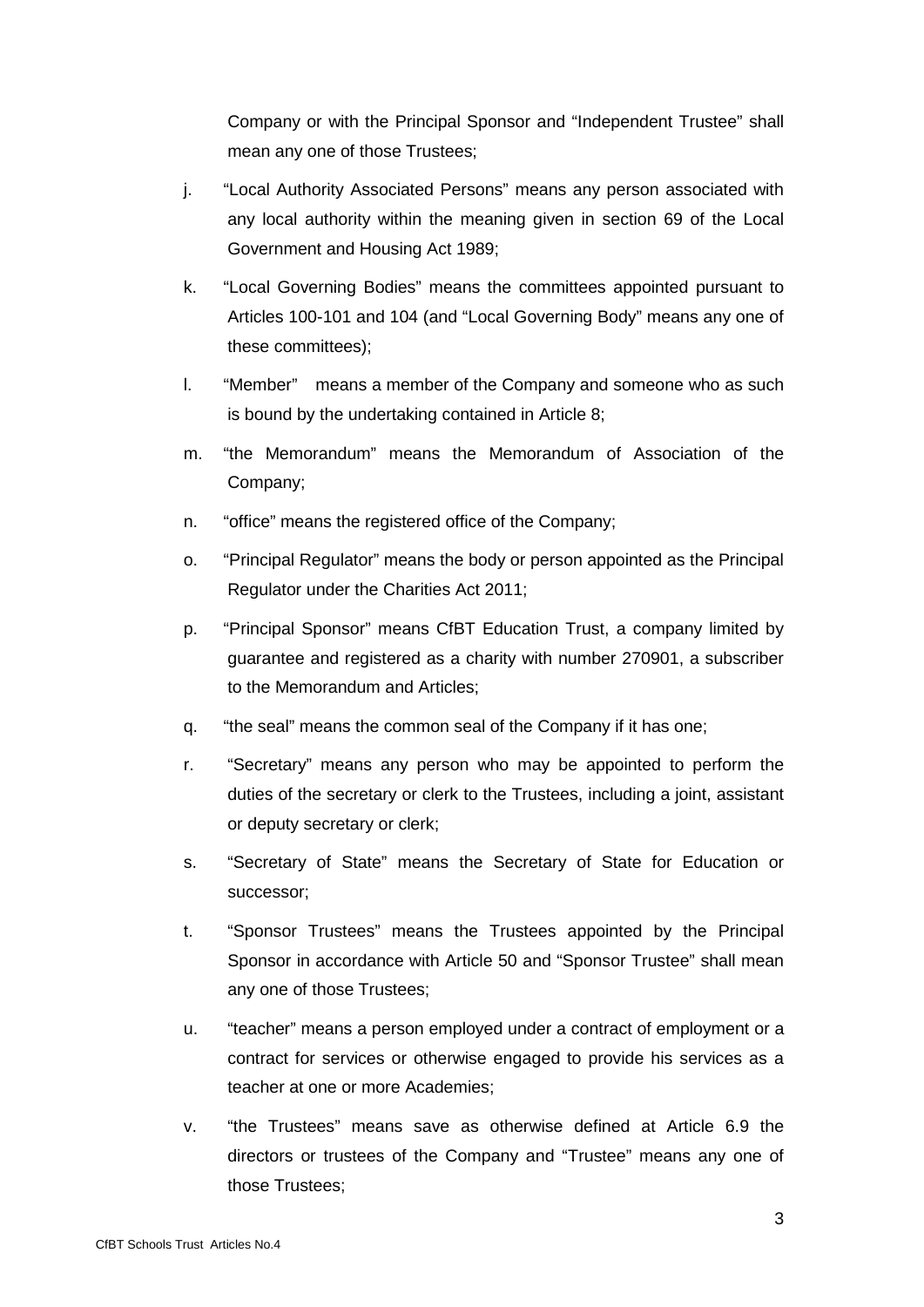- w. "the United Kingdom" means Great Britain and Northern Ireland;
- x. words importing the masculine gender only shall include the feminine gender. Words importing the singular number shall include the plural number, and vice versa;
- y. subject as aforesaid, words or expressions contained in these Articles shall, unless the context requires otherwise, bear the same meaning as in the Companies Act 2006, as appropriate;
- z. any reference to a statute or statutory provision shall include any statute or statutory provision which replaces or supersedes such statute or statutory provision including any modification or amendment thereto.
- 2. The Company's name is CfBT Schools Trust (and in this document it is called "**the Company**").
- 3. The Company's registered office is to be situated in England and Wales.

# **OBJECT**

- 4. The Company's objects ("**the Objects**") are specifically restricted to the following:
	- (a) to advance for the public benefit education in the United Kingdom, in particular but without prejudice to the generality of the foregoing by establishing, maintaining, carrying on, managing and developing schools ("the mainstream Academies") offering a broad and balanced curriculum or educational institutions which are principally concerned with providing full-time or part-time education for children of compulsory school age who, by reason of illness, exclusion from school or otherwise, may not for any period receive suitable education unless alternative provision is made for them ("the alternative provision Academies") or 16 to 19 Academies offering a curriculum appropriate to the needs of its students ("the 16 to 19 Academies") or schools specially organised to make special educational provision for pupils with Special Educational Needs ("the Special Academies");
	- (b) in the event that the Company establishes, maintains, carries on, manages and develops Academies which are designated with a religious character, such Academy shall be conducted in accordance with the tenets, practices and teachings of the designated religion; and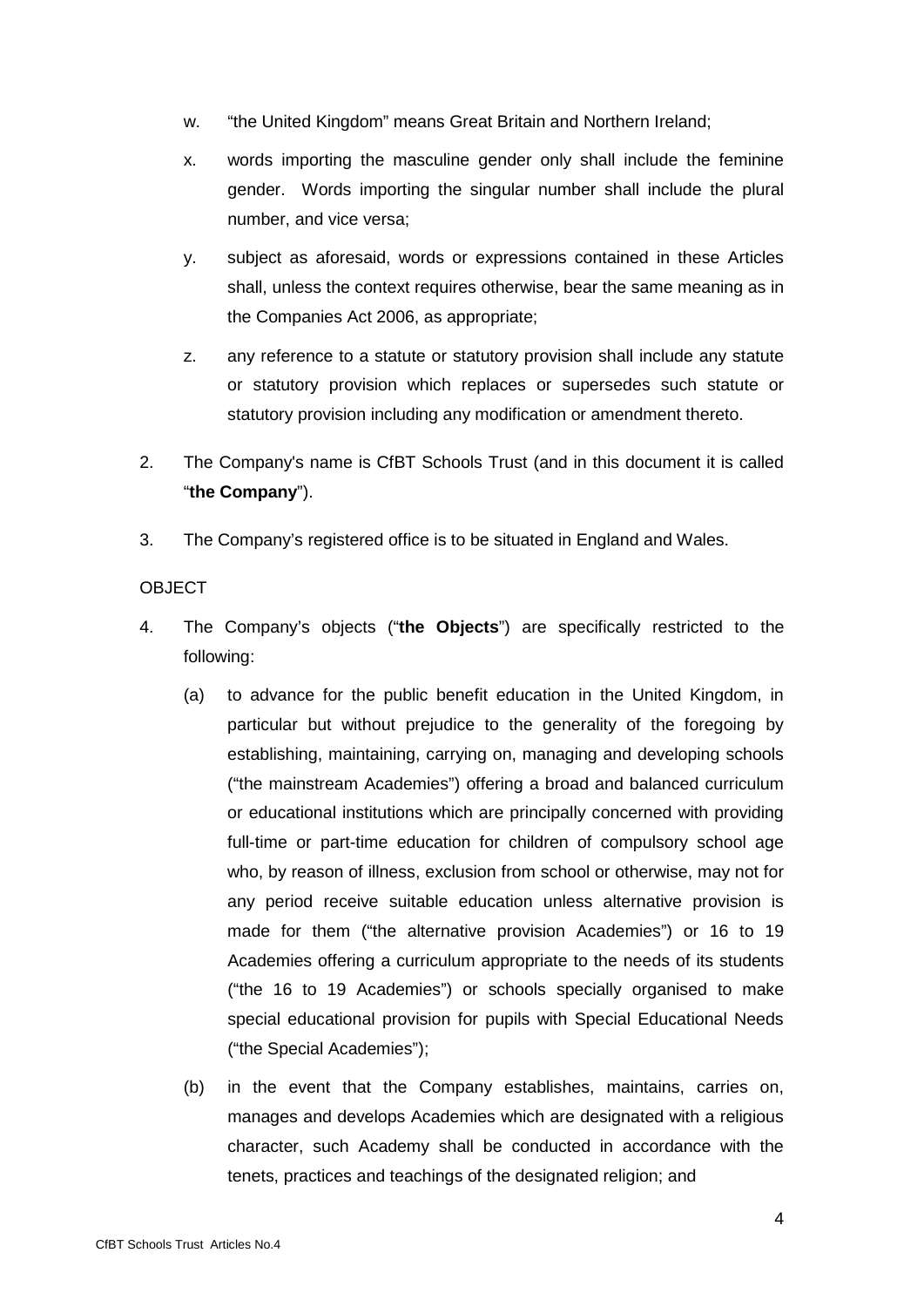- (c) to promote for the benefit of the inhabitants of the areas served by the Academies the provision of facilities for recreation or other leisure time occupation of individuals who have need of such facilities by reason of their youth, age, infirmity or disablement, financial hardship or social and economic circumstances or for the public at large in the interests of social welfare and with the object of improving the condition of life of the said inhabitants.
- 5. In furtherance of the Objects but not further or otherwise the Company may exercise the following powers:-
	- (a) to draw, make, accept, endorse, discount, execute and issue promissory notes, bills, cheques and other instruments, and to operate bank accounts in the name of the Company;
	- (b) to raise funds and to invite and receive contributions provided that in raising funds the Company shall not undertake any substantial permanent trading activities and shall conform to any relevant statutory regulations;
	- (c) to acquire, alter, improve and (subject to such consents as may be required by law) to charge or otherwise dispose of property;
	- (d) subject to Article 6 below to employ such staff, as are necessary for the proper pursuit of the Objects and to make all reasonable and necessary provision for the payments of pensions and superannuation to staff and their dependants;
	- (e) to establish or support, whether financially or otherwise, any charitable companies, community interest companies, trusts, associations or institutions formed for all or any of the Objects;
	- (f) to co-operate with other charities, other independent and maintained schools, schools maintained by a local authority, 16-19 Academies, alternative provision Academies, institutions within the further education sector, voluntary bodies and statutory authorities operating in furtherance of the Objects and to exchange information and advice with them;
	- (g) to pay out of funds of the Company the costs, charges and expenses of and incidental to the formation and registration of the Company;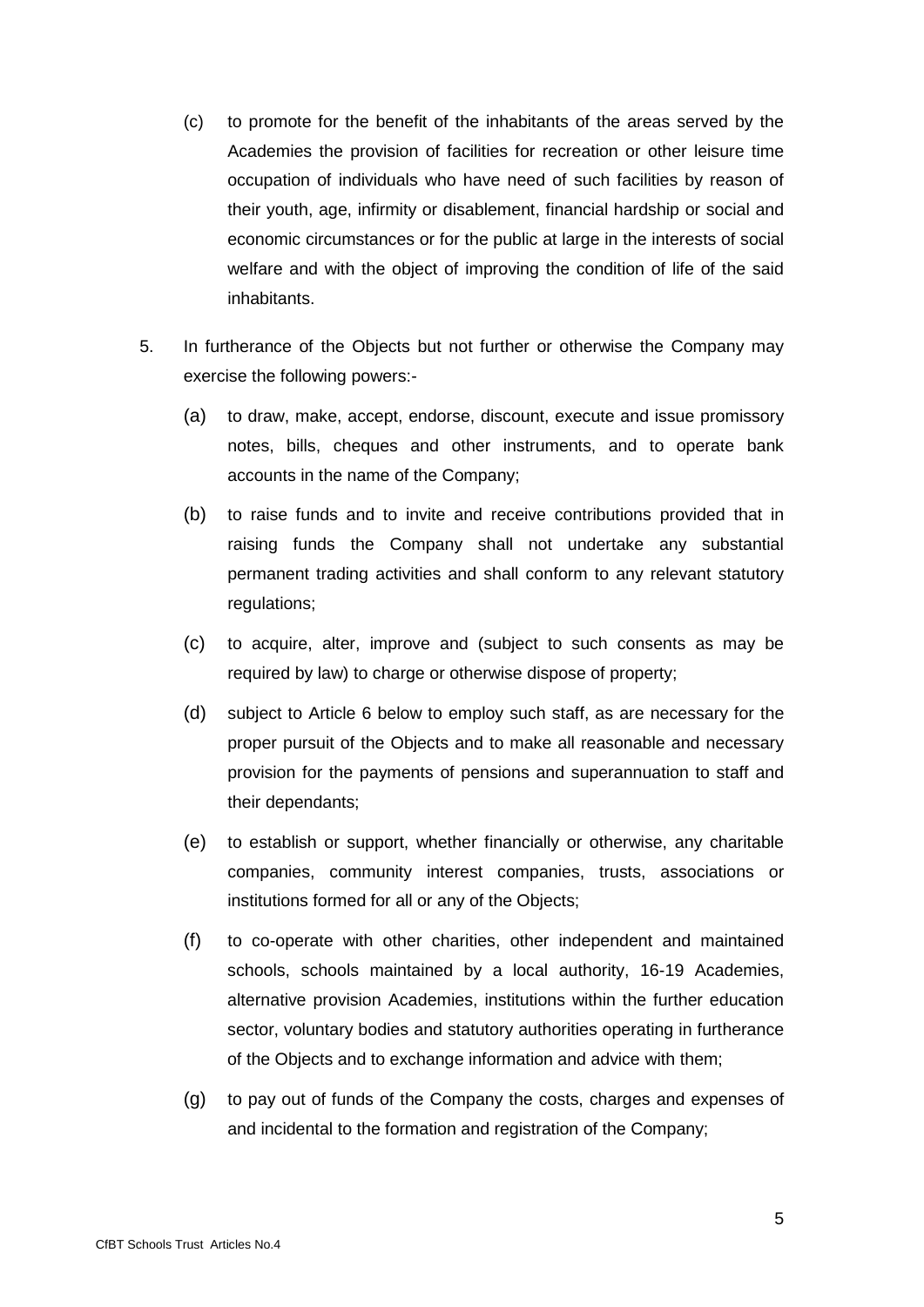- (h) to establish, maintain, carry on, manage and develop the Academies at locations to be determined by the Trustees;
- (i) to offer scholarships, exhibitions, prizes and awards to pupils and students former pupils and former students, and otherwise to encourage and assist pupils and students and former pupils and former students;
- (j) to provide educational facilities and services to students of all ages and the wider community for the public benefit;
- (k) to carry out research into the development and application of new techniques in education and to their approach to curriculum development and delivery and to publish the results of such research, and to develop means of benefiting from application of the experience of industry, commerce, other schools, educational institutions and the voluntary sector to the education of pupils and students in academies;
- (l) subject to such consents as may be required by law and/or by any contract entered into by or on behalf of the Company, to borrow and raise money for the furtherance of the Objects in such manner and on such security as the Company may think fit;
- (m) to deposit or invest any funds of the Company not immediately required for the furtherance of its Objects (but to invest only after obtaining such advice from a financial expert as the Trustees consider necessary and having regard to the suitability of investments and the need for diversification);
- (n) to delegate the management of investments to a financial expert, but only on terms that:
	- (i) the investment policy is set down in writing for the financial expert by the Trustees;
	- (ii) every transaction is reported promptly to the Trustees;
	- (iii) the performance of the investments is reviewed regularly with the Trustees;
	- (iv) the Trustees are entitled to cancel the delegation arrangement at any time;
	- (v) the investment policy and the delegation arrangement are reviewed at least once a year;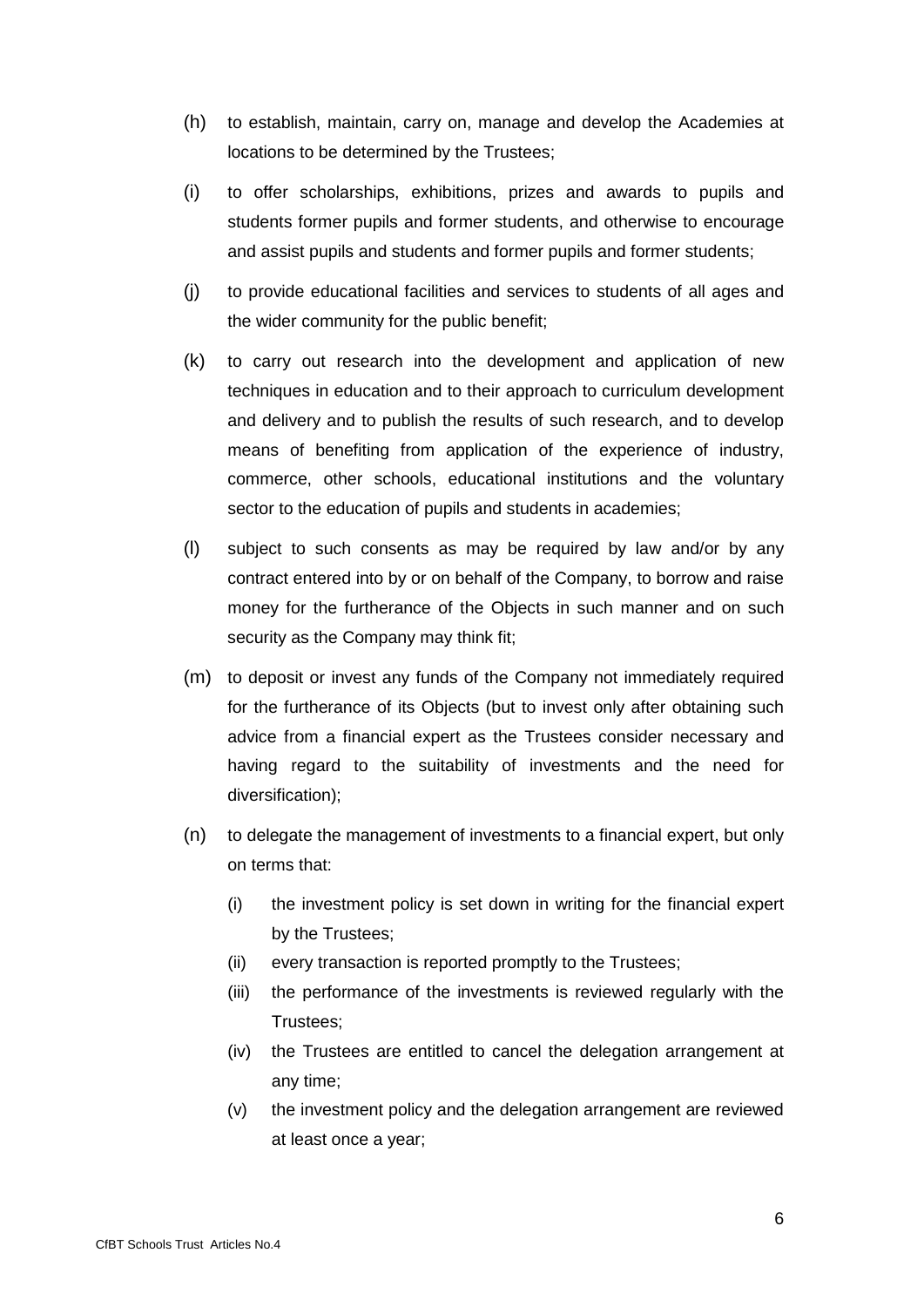- (vi) all payments due to the financial expert are on a scale or at a level which is agreed in advance and are notified promptly to the Trustees on receipt; and
- (vii) the financial expert must not do anything outside the powers of the Trustees;
- (o) to arrange for investments or other property of the Company to be held in the name of a nominee company acting under the control of the Trustees or of a financial expert acting under their instructions, and to pay any reasonable fee required:
- (p) to provide indemnity insurance to cover the liability of Trustees and members of any Local Governing Body (in so far as necessary) in accordance with, and subject to the conditions of section 232 to 235 of the Companies Act 2006, section 189 of the Charities Act 2011 or any other provision of law applicable to charitable companies and any such indemnity is limited accordingly;
- (q) to amalgamate with or acquire or undertake all or any of the property, liabilities and engagements of any body having objects wholly or in part similar to those of the Company;
- (r) to establish subsidiary companies to carry on any trade or business for the purpose of raising funds for the Company;
- (s) to do all such other lawful things as are necessary for or are incidental to or conducive to the achievement of the Objects.
- 6.1 The income and property of the Company shall be applied solely towards the promotion of the Objects.
- 6.2 None of the income or property of the Company may be paid or transferred directly or indirectly by way of dividend bonus or otherwise by way of profit to any member of the Company. Nonetheless a member of the Company who is not also a Trustee may:
	- a) benefit as a beneficiary of the Company;
	- b) be paid reasonable and proper remuneration for any goods or services supplied to the Company;
	- c) be paid rent for premises let by the member of the Company if the amount of the rent and other terms of the letting are reasonable and proper; and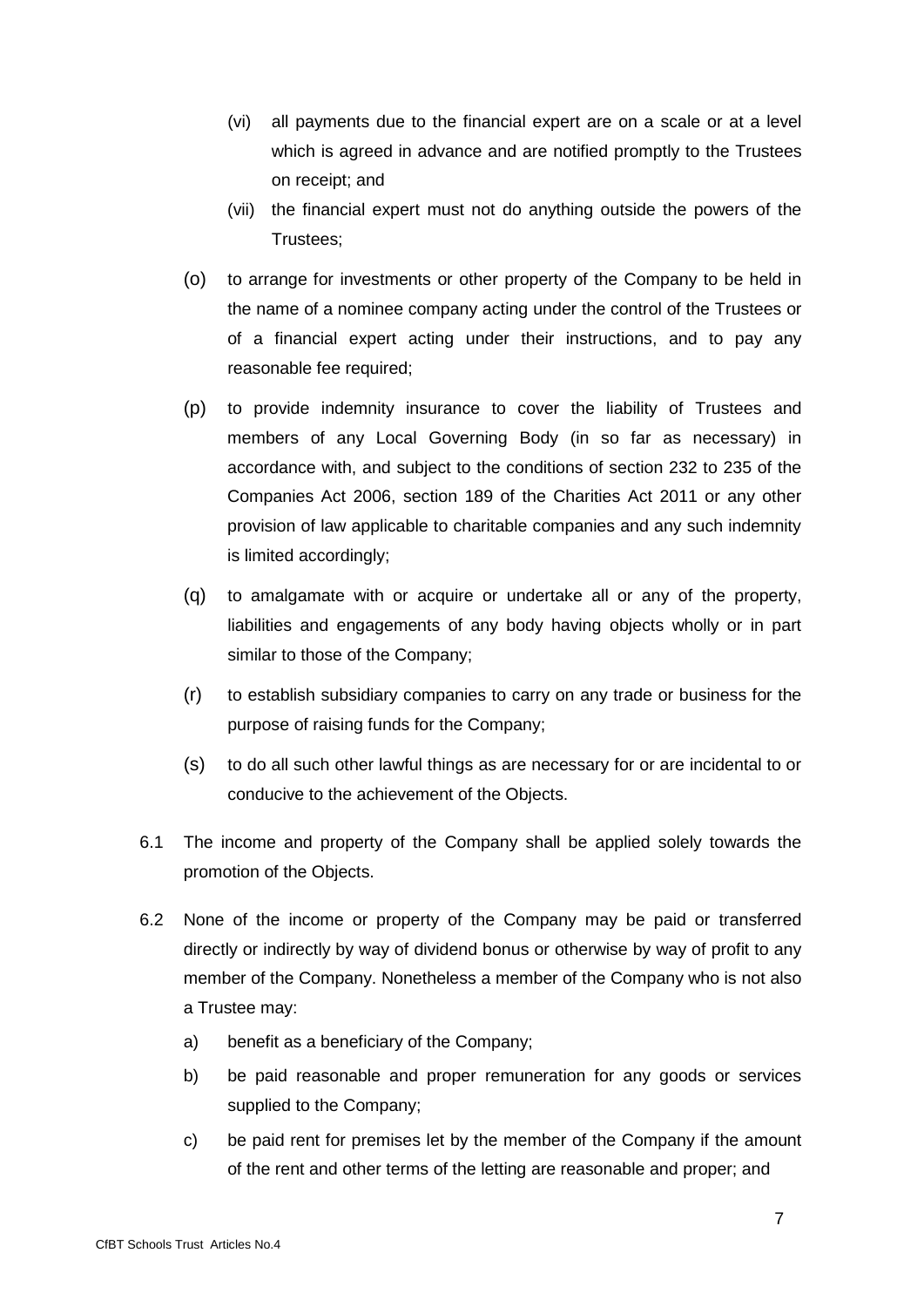- d) be paid interest on money lent to the Company at a reasonable and proper rate, such rate not to exceed 2 per cent per annum below the base lending rate of a UK clearing bank selected by the Trustees, or 0.5%, whichever is the higher.
- 6.3 A Trustee and a member of any Local Governing Body (in so far as necessary) may benefit from any indemnity insurance purchased at the Company's expense to cover the liability of the Trustees and members of any Local Governing Body which by virtue of any rule of law would otherwise attach to them in respect of any negligence, default or breach of trust or breach of duty of which they may be guilty in relation to the Company: Provided that any such insurance shall not extend to: (i) any claim arising from any act or omission which the Trustees or the Local Governing Body (as appropriate) knew to be a breach of trust or breach of duty or which was committed by the Trustees or members of the Local Governing Body (as appropriate) in reckless disregard to whether it was a breach of trust or breach of duty or not; and (ii) the costs of any unsuccessful defence to a criminal prosecution brought against the Trustees or the Local Governing Body (as appropriate) in their capacity as directors or trustees of the Company. Further, this Article does not authorise a Trustee or member of a Local Governing Body (if appropriate) to benefit from any indemnity insurance that would be rendered void by any provision of the Companies Act 2006, the Charities Act 2011 or any other provision of law.
- 6.4 A company, which has shares listed on a recognised stock exchange and of which any one Trustee holds no more than 1% of the issued capital of that company, may receive fees, remuneration or other benefit in money or money's worth from the Company.
- 6.5 A Trustee may at the discretion of the Trustees be reimbursed from the property of the Company for reasonable expenses properly incurred by him or her when acting on behalf of the Company, but excluding expenses in connection with foreign travel.
- 6.6 No Trustee may:
	- (a) buy any goods or services from the Company;
	- (b) sell goods, services, or any interest in land to the Company;
	- (c) be employed by, or receive any remuneration from the Company (other than the Chief Executive Officer whose employment and / or remuneration is subject to the procedure and conditions in Article 6.8);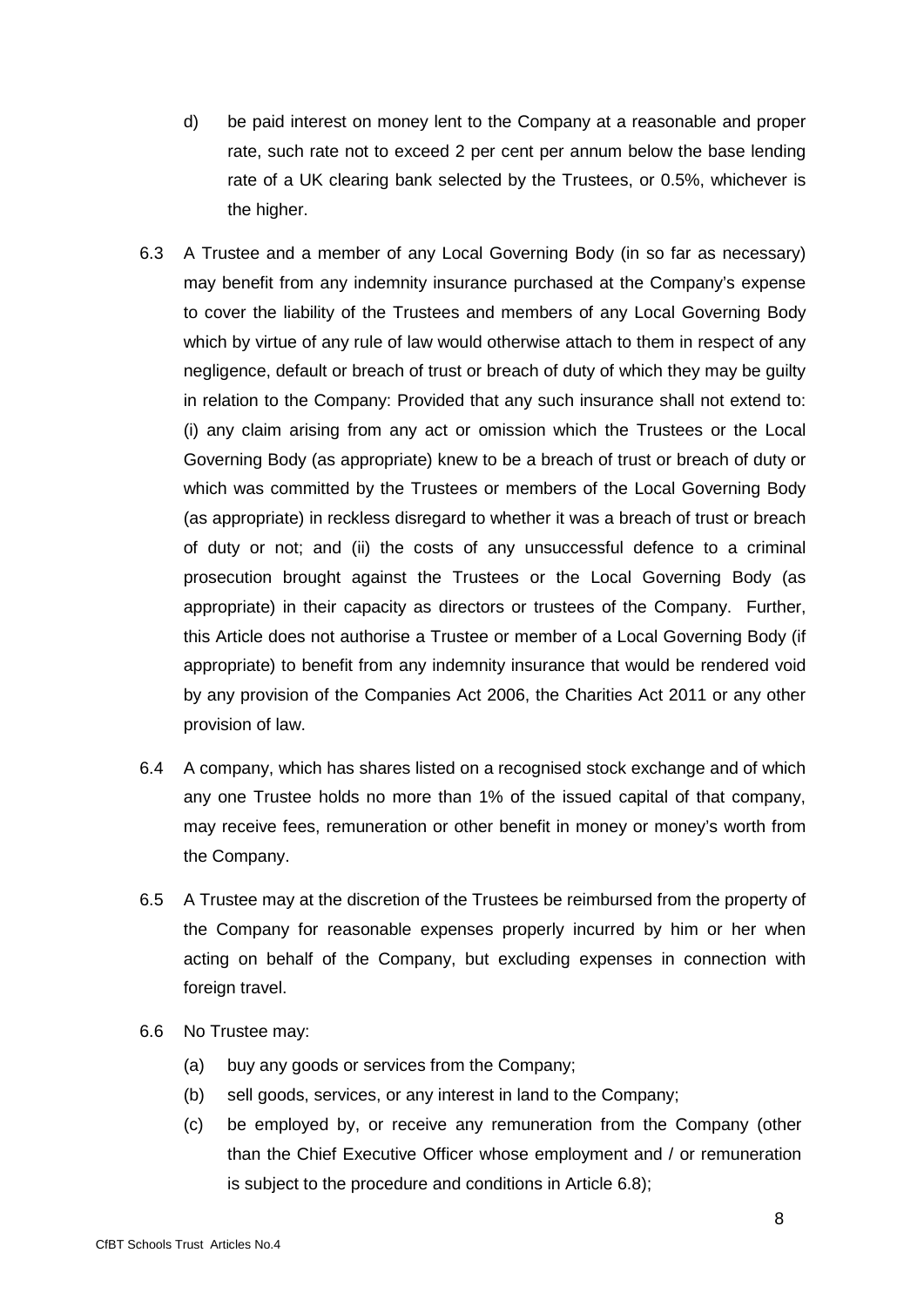- (d) receive any other financial benefit from the Company; unless:
	- (i) the payment is permitted by Article 6.7 and the Trustees follow the procedure and observe the conditions set out in Article 6.8; or
	- (ii) the Trustees obtain the prior written approval of the Charity Commission and fully comply with any procedures it prescribes.
- 6.7 Subject to Article 6.8, a Trustee may:
	- a) receive a benefit from the Company in the capacity of a beneficiary of the Company.
	- b) be employed by the Company or enter into a contract for the supply of goods or services to the Company, other than for acting as a Trustee.
	- c) receive interest on money lent to the Company at a reasonable and proper rate not exceeding 2% per annum below the base rate of a clearing bank to be selected by the Trustees, or 0.5%, whichever is the higher.
	- d) receive rent for premises let by the Trustee to the Company if the amount of the rent and the other terms of the lease are reasonable and proper.
- 6.8 The Company and its Trustees may only rely upon the authority provided by Article 6.7 if each of the following conditions is satisfied:
	- (a) the remuneration or other sums paid to the Trustee do not exceed an amount that is reasonable in all the circumstances.
	- (b) the Trustee is absent from the part of any meeting at which there is discussion of:
		- i) his or her employment, remuneration, or any matter concerning the contract, payment or benefit; or
		- ii) his or her performance in the employment, or his or her performance of the contract (unless present solely in his or her capacity as an employee); or
		- iii) any proposal to enter into any other contract or arrangement with him or her or to confer any benefit upon him or her that would be permitted under Article 6.7; or
		- (iv) any other matter relating to a payment or the conferring of any benefit permitted by Article 6.7.
	- (c) the Trustee does not vote on any such matter and is not to be counted when calculating whether a quorum of Trustees is present at the meeting.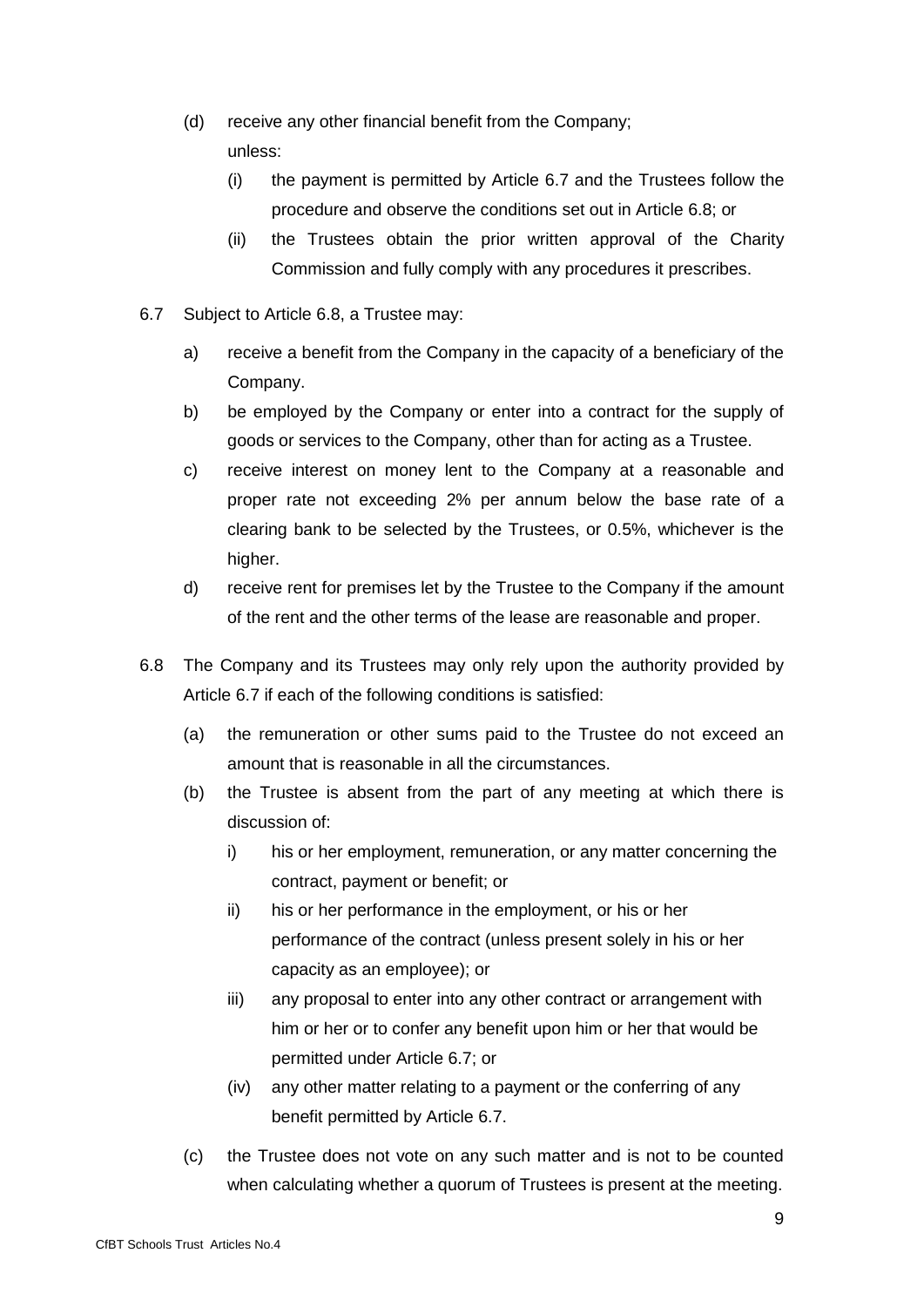- (d) save in relation to employing or contracting with the Chief Executive Officer, the other Trustees are satisfied that it is in the interests of the Company to employ or to contract with that Trustee rather than with someone who is not a Trustee. In reaching that decision the Trustees must balance the advantage of employing a Trustee against the disadvantages of doing so (especially the loss of the Trustee's services as a result of dealing with the Trustee's conflict of interest).
- (e) the reason for their decision is recorded by the Trustees in the minute book.
- (f) a majority of the Trustees then in office have received no such payments or benefit.
- 6.8A The provision in Article 6.6 (c) that no Trustee may be employed by or receive any remuneration from the Company (other than the Chief Executive Officer) does not apply to an employee of the Company who is subsequently elected or appointed as a Trustee save that this Article shall only allow such a Trustee to receive remuneration or benefit from the Company in his capacity as an employee of the Company and provided that the procedure as set out in Articles 6.8(b)(i), (ii) and 6.8 (c) is followed.
- 6.9 In Articles 6.2-6.9:
	- (a) "company" shall include any company in which the Company:
		- holds more than 50% of the shares; or
		- controls more than 50% of the voting rights attached to the shares; or
		- has the right to appoint one or more Trustees to the Board of the Company.
	- (b) "Trustee" shall include any child, stepchild, parent, grandchild, grandparent, brother, sister or spouse of the Trustee or any person living with the Trustee as his or her partner.
	- (c) the employment or remuneration of a Trustee includes the engagement or remuneration of any firm or company in which the Trustee is:
		- (i) a partner;
		- (ii) an employee;
		- (iii) a consultant;
		- (iv) a Trustee;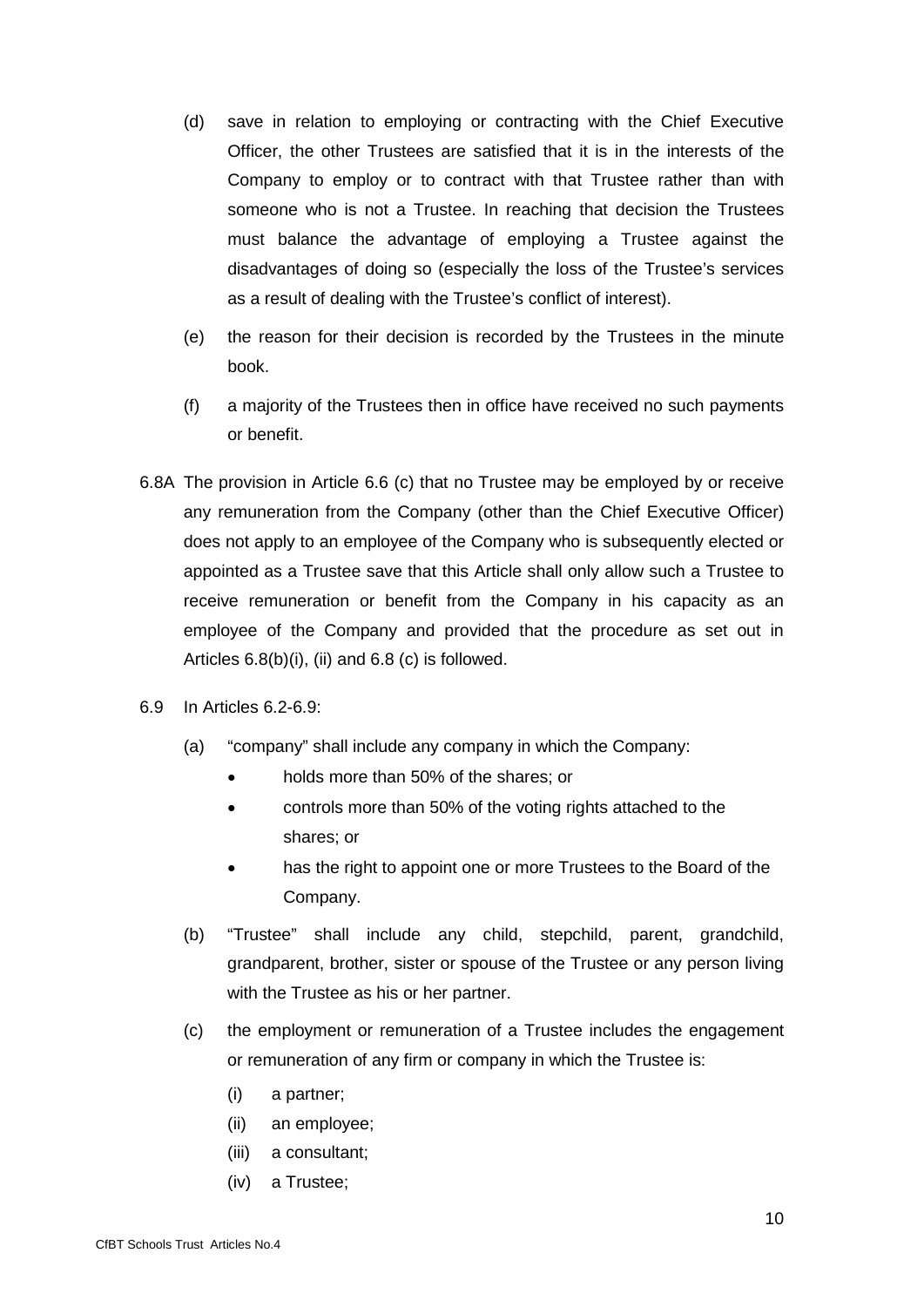- (v) a member; or
- (vi) a shareholder, unless the shares of the company are listed on a recognised stock exchange and the Trustee holds less than 1% of the issued capital.
- 7. The liability of the members of the Company is limited.
- 8. Every member of the Company undertakes to contribute such amount as may be required (not exceeding £10) to the Company's assets if it should be wound up while he or she is a member or within one year after he or she ceases to be a member, for payment of the Company's debts and liabilities before he or she ceases to be a member, and of the costs, charges and expenses of winding up, and for the adjustment of the rights of the contributories among themselves.
- 9. If the Company is wound up or dissolved and after all its debts and liabilities (including any under section 2 of the Academies Act 2010) have been satisfied there remains any property it shall not be paid to or distributed among the members of the Company (except to a member that is itself a charity), but shall be given or transferred to some other charity or charities having objects similar to the Object which prohibits the distribution of its or their income and property to an extent at least as great as is imposed on the Company by Article 6 above, chosen by the members of the Company at or before the time of dissolution and if that cannot be done then to some other charitable object.
- 10. No alteration or addition shall be made to or in the provisions of the Articles without the written consent of the Principal Sponsor.
- 11. No alteration or addition shall be made to or in the provisions of the Articles which would have the effect (a) that the Company would cease to be a company to which section 60 of the Companies Act 2006 applies; or (b) that the Company would cease to be a charity.

# **MEMBERS**

- 12. The Members of the Company shall comprise
	- a. the signatories to the Memorandum who shall be the first Members;
	- b. the Principal Sponsor;
	- c. the Chair of the Board of Trustees; and
	- d. any person appointed under Article 16;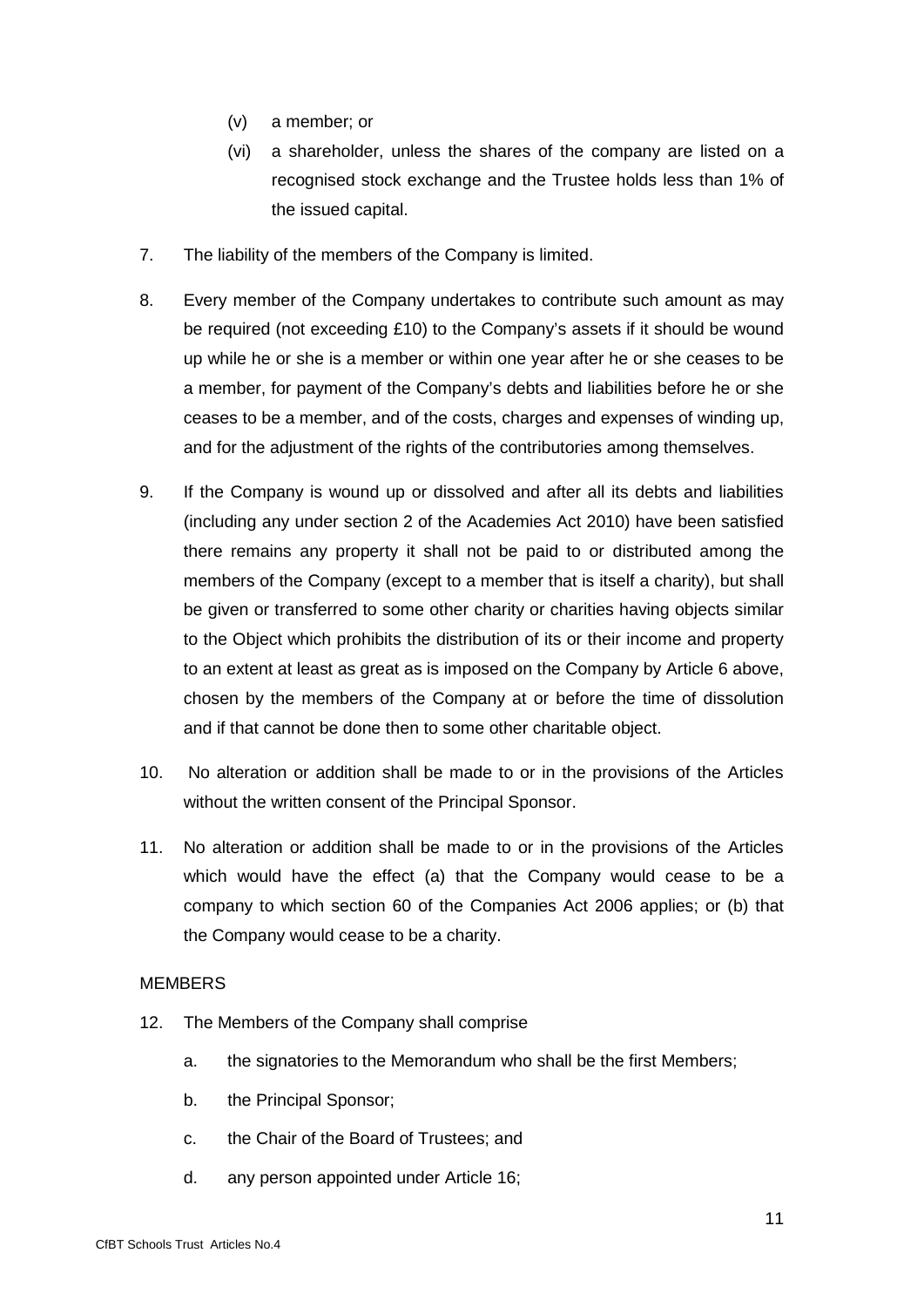- 13. Each of the persons entitled to appoint Members in Article 12 shall have the right from time to time by written notice delivered to the Office to remove any Member appointed by them and to appoint a replacement Member to fill a vacancy whether resulting from such removal or otherwise.
- 14. If any of the persons entitled to appoint Members in Article 12:
	- a) in the case of an individual, die or become legally incapacitated;
	- b) in the case of a corporate entity, cease to exist and are not replaced by a successor institution; or
	- c) becomes insolvent or makes any arrangement or composition with their creditors generally; or
	- d) ceases to be a Member

their right to appoint Members under these Articles shall vest in the remaining Members.

- 15. Membership will terminate automatically if:
	- a) a Member (which is a corporate entity) ceases to exist and is not replaced by a successor institution;
	- b) a Member (which is an individual) dies or becomes incapable by reason of illness or injury of managing and administering his or her own affairs; or
	- c) a Member becomes insolvent or makes any arrangement or composition with that Member's creditors generally; or
	- d) a Member who was a Member by virtue of his post ceases to hold the relevant post provided that if automatic termination in this instance would result in the number of Members being less than two, the Member shall remain a Member until a further Member is appointed (which the remaining two Members shall be free to make without the approval of the retiring Member notwithstanding the provisions of Article 16) at which time the membership of the retiring Member shall terminate.
- 15A. The Members may agree by passing a special resolution in writing to remove any Member(s) who is a signatory to the Memorandum (save that the agreement of a signatory to the Memorandum who is to be removed shall not be required), provided that it is in the interests of the Company to remove such a Member(s) and the written consent of the Principal Sponsor is first obtained.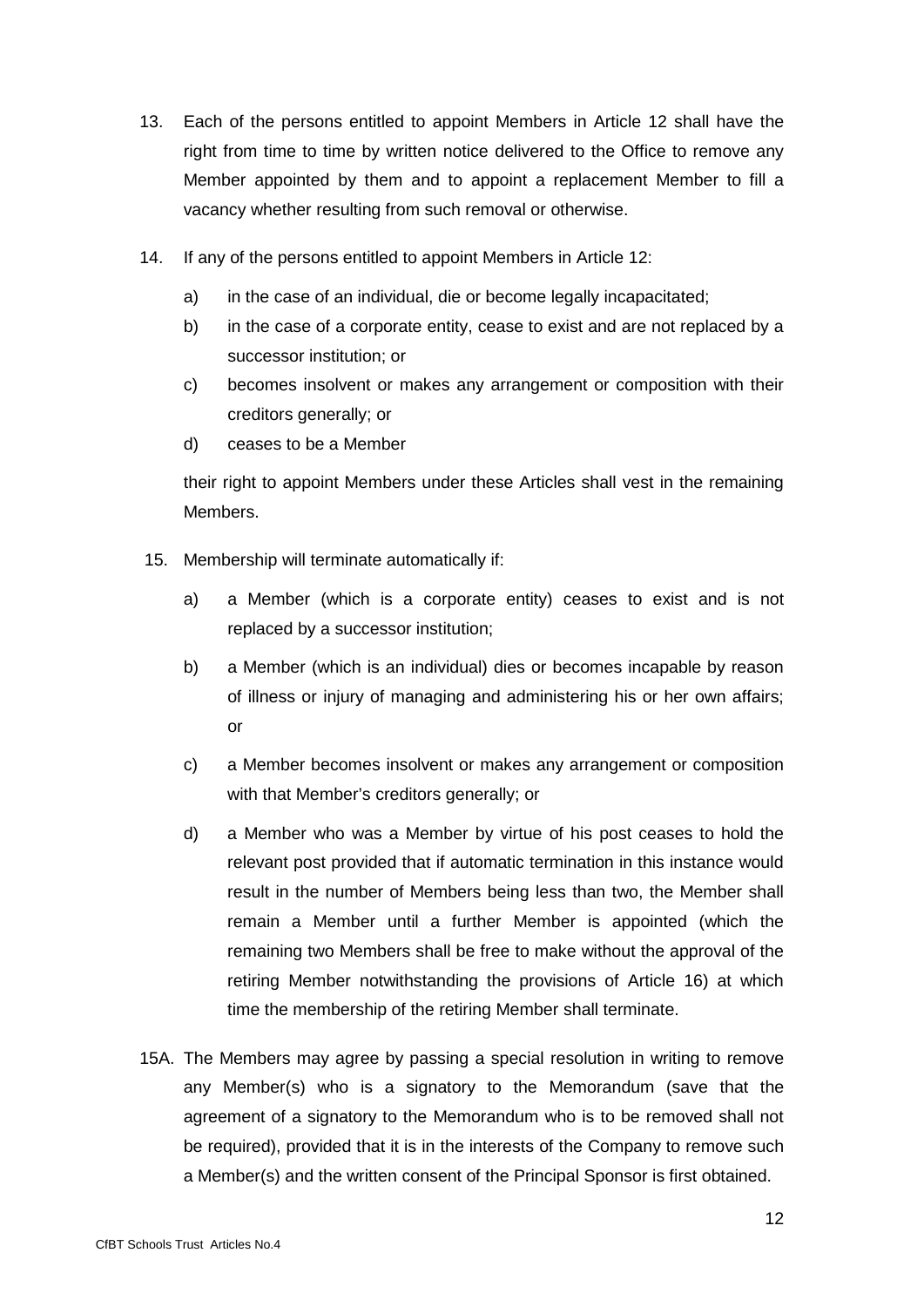- 16. The Members may agree by passing a special resolution in writing to appoint such additional Members as they think fit and may agree by passing a special resolution in writing to remove any such additional Members provided that such appointment or removal is in the interests of the Company and the written consent of the Principal Sponsor is first obtained.
- 17. Every person nominated to be a Member of the Company shall either sign a written consent to become a Member or sign the register of Members on becoming a Member.
- 18. Any Member may resign provided that after such resignation the number of Members is not less than two. A Member shall cease to be one immediately on the receipt by the Company of a notice in writing signed by the person or persons entitled to remove him under Articles 13, 15A or 16 provided that no such notice shall take effect when the number of Members is less than two unless it contains or is accompanied by the appointment of a replacement Member.

# GENERAL MEETINGS

- 19. Not used.
- 20. The Trustees may call general meetings and, on the requisition of Members pursuant to the provisions of the Companies Act 2006, shall forthwith proceed to convene a general meeting in accordance with that Act. If there are not within the United Kingdom sufficient Trustees to call a general meeting, any Trustee or any Member of the Company may call a general meeting.

# NOTICE OF GENERAL MEETINGS

21. General meetings shall be called by at least fourteen clear days' notice but a general meeting may be called by shorter notice if it is so agreed by a majority in number of Members having a right to attend and vote and together representing not less than 90% of the total voting rights at that meeting.

The notice shall specify the time and place of the meeting and the general nature of the business to be transacted and, in the case of an Annual General Meeting, shall specify the meeting as such. The notice shall also state that the Member is entitled to appoint a proxy.

The notice shall be given to all the Members, to the Trustees and auditors.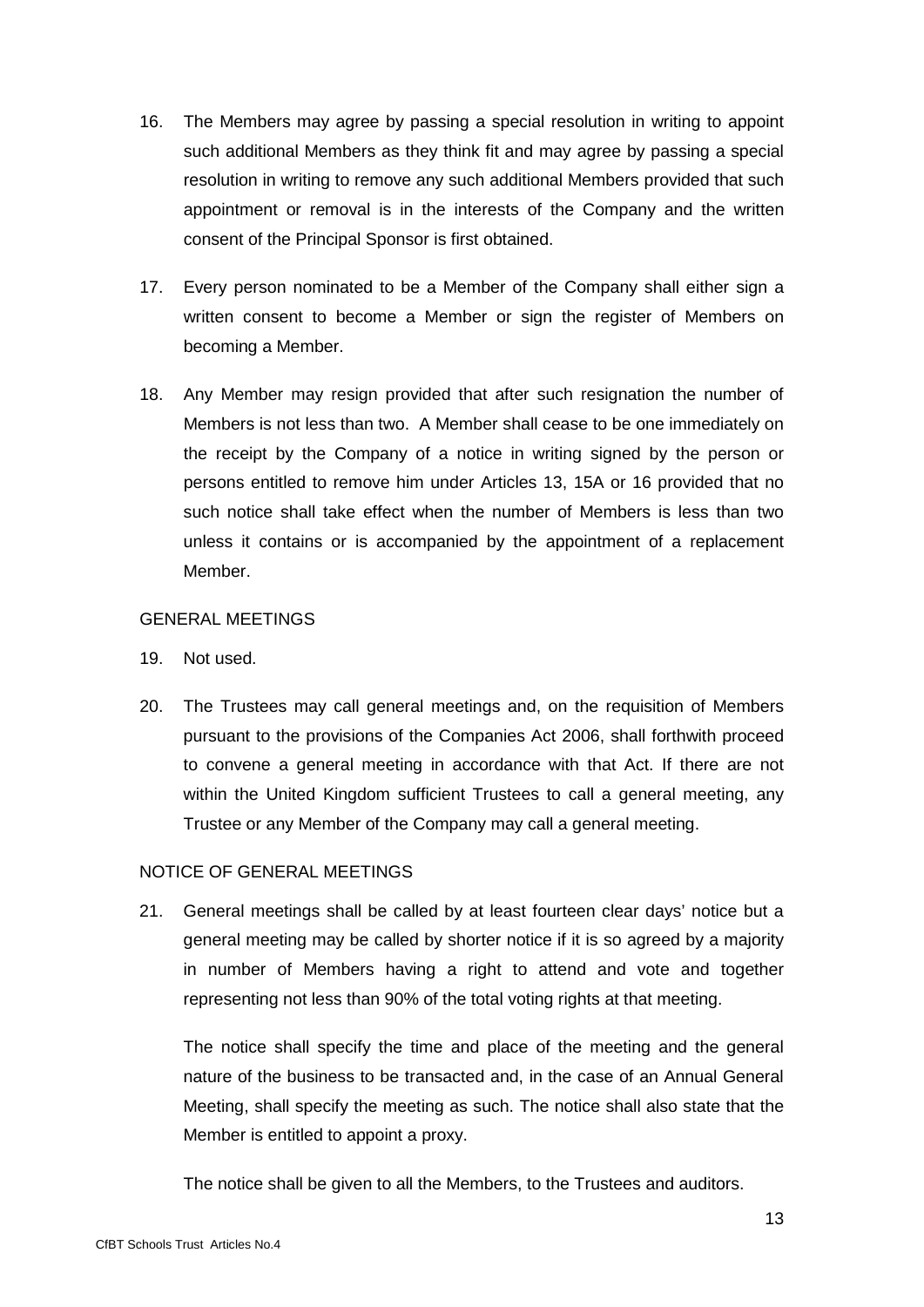22. The accidental omission to give notice of a meeting to, or the non-receipt of notice of a meeting by, any person entitled to receive notice shall not invalidate the proceedings at that meeting.

### PROCEEDINGS AT GENERAL MEETINGS

- 23. No business shall be transacted at any meeting unless a quorum is present. A Member counts towards the quorum by being present either in person or by proxy. Two persons entitled to vote upon the business to be transacted, each being a Member or a proxy of a Member or a duly authorised representative of a Member organisation shall constitute a quorum.
- 24. If a quorum is not present within half an hour from the time appointed for the meeting, or if during a meeting a quorum ceases to be present, the meeting shall stand adjourned to the same day in the next week at the same time and place or to such time and place as the Trustees may determine.
- 25. The chairman, if any, of the Trustees or in his absence some other Trustee nominated by the Trustees shall preside as chairman of the meeting, but if neither the chairman nor such other Trustee (if any) be present within fifteen minutes after the time appointed for holding the meeting and willing to act, the Trustees present shall elect one of their number to be chairman and, if there is only one Trustee present and willing to act, he shall be the chairman.
- 26. If no Trustee is willing to act as chairman, or if no Trustee is present within fifteen minutes after the time appointed for holding the meeting, the Members present and entitled to vote shall choose one of their number to be chairman.
- 27. A Trustee shall, notwithstanding that he is not a Member, be entitled to attend and speak at any general meeting.
- 28. The chairman may, with the consent of a majority of the Members at a meeting at which a quorum is present (and shall if so directed by the meeting), adjourn the meeting from time to time and from place to place, but no business shall be transacted at any adjourned meeting other than the business which might properly have been transacted at the meeting had the adjournment not taken place. When a meeting is adjourned for fourteen days or more, at least seven clear days' notice shall be given specifying the time and place of the adjourned meeting and the general nature of the business to be transacted. Otherwise it shall not be necessary to give any such notice.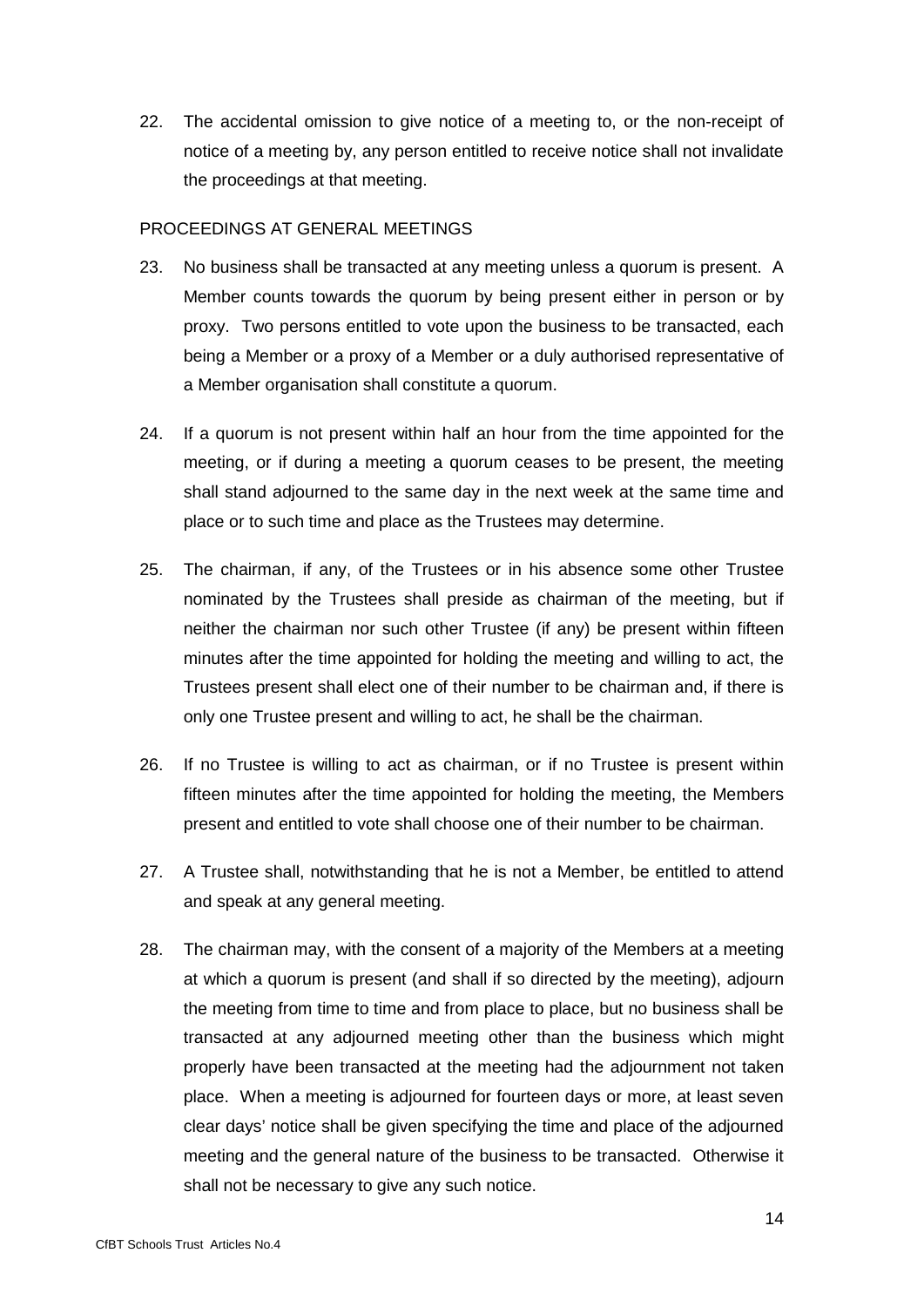- 29. A resolution put to the vote of the meeting shall be decided on a show of hands unless before, or on the declaration of the result of the show of hands, a poll is duly demanded. Subject to the provisions of the Companies Act 2006, a poll may be demanded:-
	- (a) by the chairman; or
	- (b) by at least two Members having the right to vote at the meeting; or,
	- (c) by a Member or Members representing not less than one-tenth of the total voting rights of all the Members having the right to vote at the meeting.
- 30. Unless a poll is duly demanded a declaration by the chairman that a resolution has been carried or carried unanimously, or by a particular majority, or lost, or not carried by a particular majority and an entry to that effect in the minutes of the meeting shall be conclusive evidence of the fact without proof of the number or proportion of the votes recorded in favour of or against such resolution.
- 31. The demand for a poll may be withdrawn, before the poll is taken, but only with the consent of the chairman. The withdrawal of a demand for a poll shall not invalidate the result of a show of hands declared before the demand for the poll was made.
- 32. A poll shall be taken as the chairman directs and he may appoint scrutineers (who need not be Members) and fix a time, date and place for declaring the results. The result of the poll shall be deemed to be the resolution of the meeting at which the poll was demanded.
- 33. A poll demanded on the election of the chairman or on a question of adjournment shall be taken immediately. A poll demanded on any other question shall be taken either immediately or at such time, date and place as the chairman directs not being more than thirty days after the poll is demanded. The demand for a poll shall not prevent continuance of a meeting for the transaction of any business other than the question on which the poll is demanded. If a poll is demanded before the declaration of the result of a show of hands and the demand is duly withdrawn, the meeting shall continue as if the demand had not been made.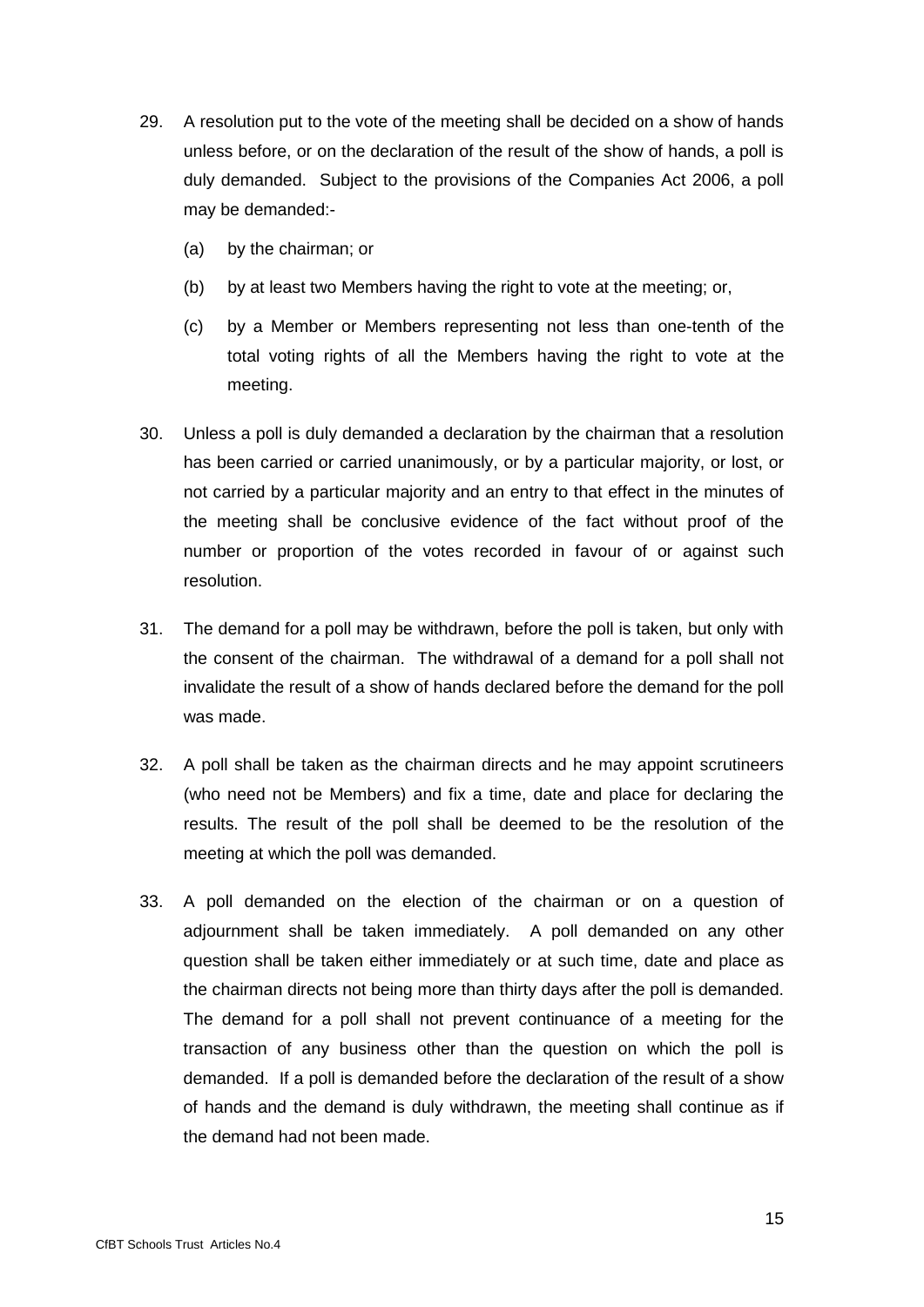- 34. No notice need be given of a poll not taken immediately if the time and place at which it is to be taken are announced at the meeting at which it is demanded. In other cases at least seven clear days' notice shall be given specifying the time and place at which the poll is to be taken.
- 35. A resolution in writing agreed by such number of members as required if it had been proposed at a general meeting shall be as effectual as if it had been passed at a general meeting duly convened and held provided that a copy of the proposed resolution has been sent to every Member. The resolution may consist of several instruments in the like form each agreed by one or more **Members**

### VOTES OF MEMBERS

- 36. On the show of hands every Member present in person and on a poll (including by proxy) shall have the following votes:
	- (a) the Principal Sponsor, five votes
	- (b) the Chair of the Board of Trustees, one vote
	- (c) any persons appointed under Article 16, one vote each.
- 37. Not used.
- 38. No Member shall be entitled to vote at any general meeting unless all moneys then payable by him to the Company have been paid.
- 39. No objections shall be raised to the qualification of any person to vote at any general meeting except at the meeting or adjourned meeting at which the vote objected to is tendered, and every vote not disallowed at the meeting shall be valid. Any objection made in due time shall be referred to the chairman whose decision shall be final and conclusive.
- 40. An instrument appointing a proxy shall be in writing, signed by or on behalf of the appointer and shall be in the following form (or in a form as near thereto as circumstances allow or in any other form which is usual or which the Trustees may approve) -

"I/We, …….., of ………, being a Member/Members of the above named Company, hereby appoint …… of ……, or in his absence, …….. of ……. as my/our proxy to attend, speak and vote in my/our name[s] and on my/our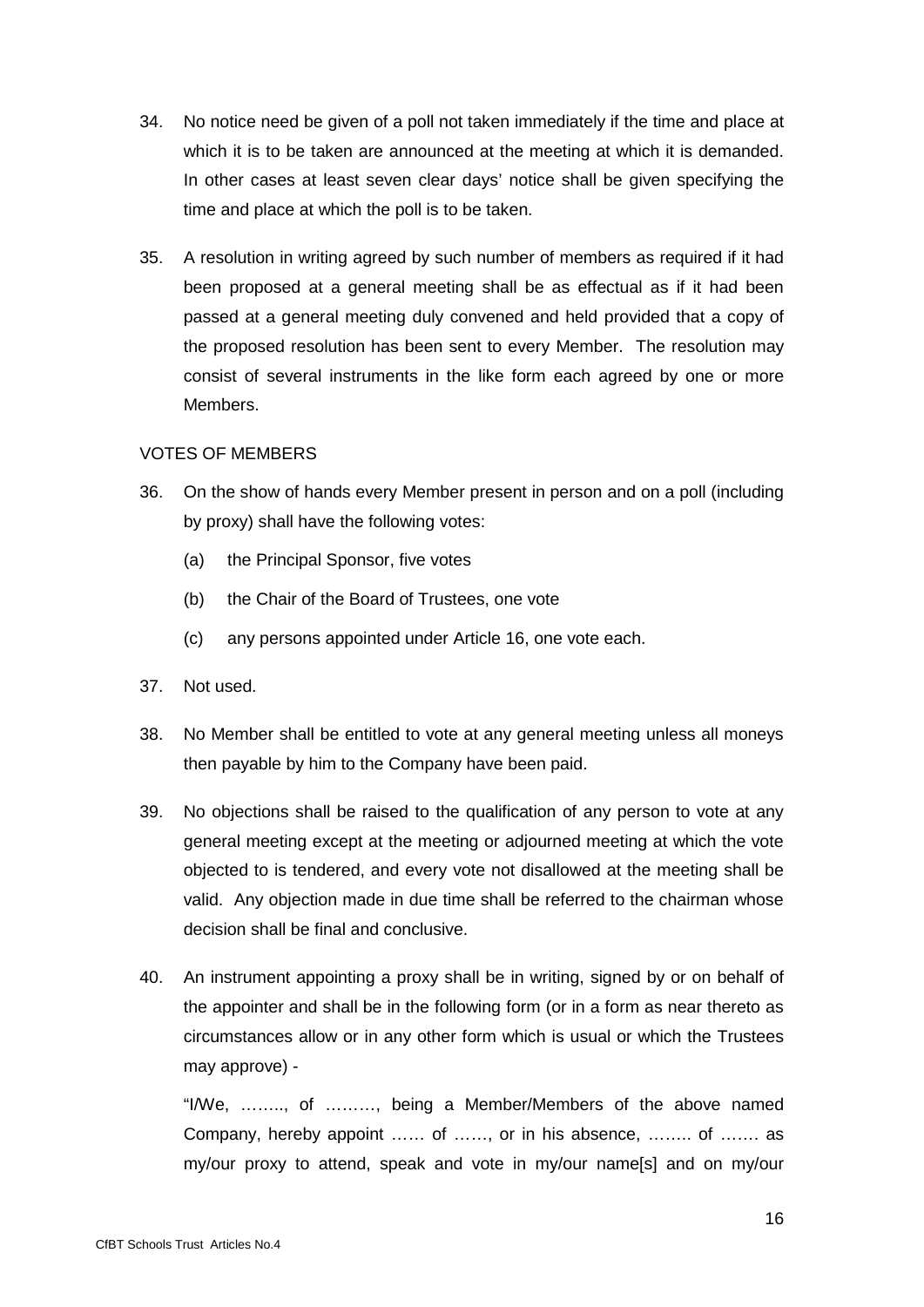behalf at the annual general meeting/ general meeting of the Company to be held on .....20 [], and at any adjournment thereof.

Signed on ….. 20[ ]"

41. Where it is desired to afford Members an opportunity of instructing the proxy how he shall act the instrument appointing a proxy shall be in the following form (or in a form as near thereto as circumstances allow or in any other form which is usual or which the Trustees may approve) -

"I/We, ……., of ……., being a Member/Members of the above named Company, hereby appoint …. of ……., or in his absence, ….. of ……, as my/our proxy to attend, speak and vote in my/our name[s] and on my/our behalf at the annual general meeting/ general meeting of the Company, to be held on .... 20[ ], and at any adjournment thereof.

This form is to be used in respect of the resolutions mentioned below as follows:

Resolution No. 1 \*for \* against

Resolution No. 2 \*for \* against.

Strike out whichever is not desired.

Unless otherwise instructed, the proxy may vote as he thinks fit or abstain from voting.

Signed on ..., 20[ ]"

- 42. The instrument appointing a proxy and any authority under which it is signed or a copy of such authority certified by a notary or in some other way approved by the Trustees may -
	- (a) be deposited at the office or at such other place within the United Kingdom as is specified in the notice convening the meeting or in any instrument of proxy sent out by the Company in relation to the meeting not less than 48 hours before the time for holding the meeting or adjourned meeting at which the person named in the instrument proposes to vote, or
	- (b) in the case of a poll taken more than 48 hours after it is demanded, be deposited as aforesaid after the poll has been demanded and not less than 24 hours before the time appointed for the taking of the poll;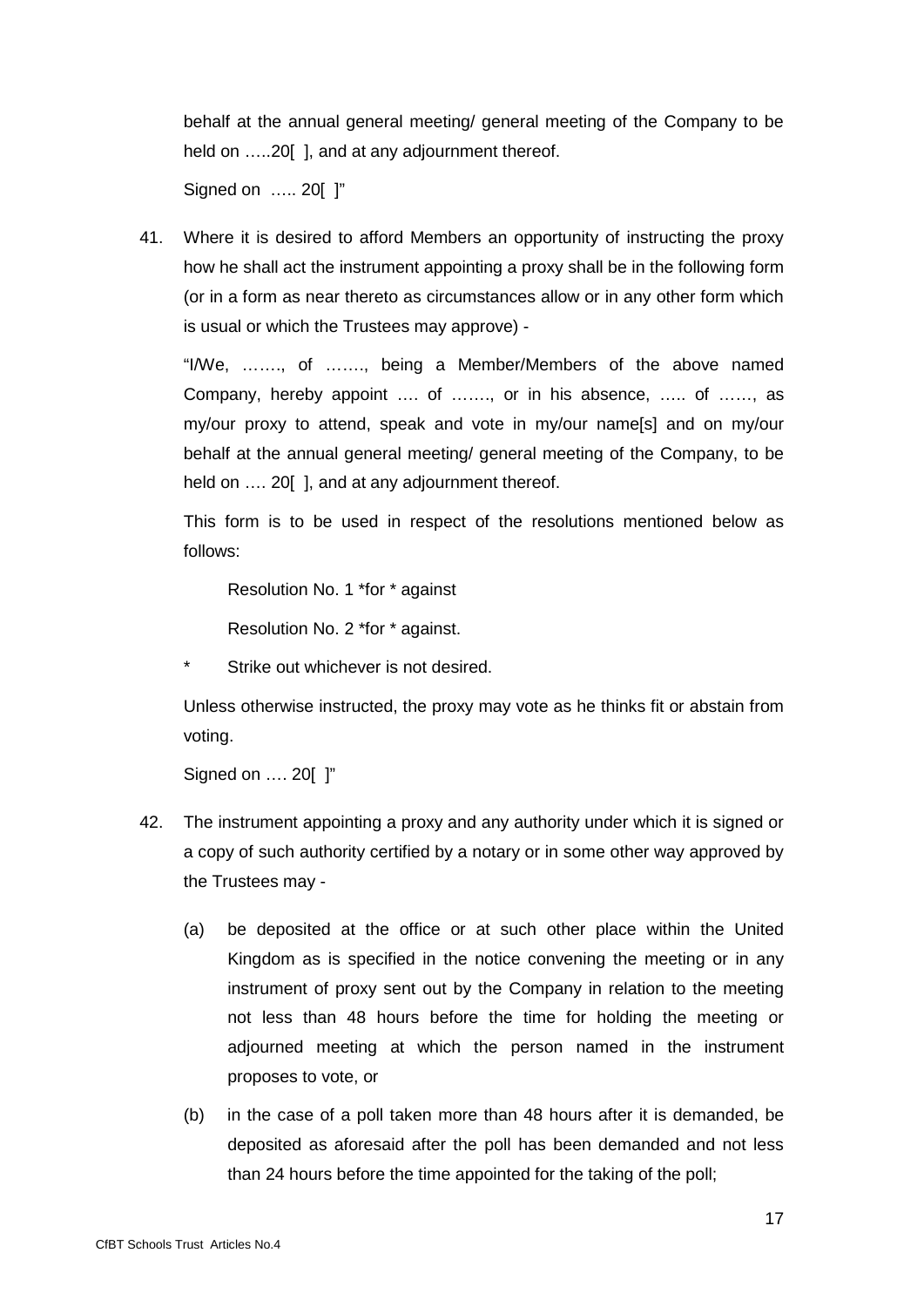(c) where the poll is not taken forthwith but is taken not more than 48 hours after it was demanded, be delivered at the meeting at which the poll was demanded to the chairman or to the Secretary (if any) or to any Trustee;

and an instrument of proxy which is not deposited or delivered in a manner so permitted shall be invalid.

- 43. A vote given or poll demanded by proxy or by the duly authorised representative of a corporation shall be valid notwithstanding the previous determination of the authority of the person voting or demanding a poll unless notice of the determination was received by the Company at the office or at such other place at which the instrument of proxy was duly deposited before the commencement of the meeting or adjourned meeting at which the vote given or the poll demanded or (or in the case of a poll taken otherwise than on the same day as the meeting or adjourned meeting) the time appointed for taking the poll.
- 44. Any organisation which is a Member of the Company may by resolution of its board of Trustees or other governing body authorise such person as it thinks fit to act as its representative at any meeting of the Company, and the person so authorised shall be entitled to exercise the same powers on behalf of the organisation which he represents as that organisation could exercise if it were an individual Member of the Company.

# **TRUSTEES**

- 45. The number of Trustees shall be not less than three but (unless otherwise determined by ordinary resolution) shall not be subject to any maximum.
- 46. Subject to Articles 48-49, the Company shall have the following Trustees:
	- a. at least 3 Sponsor Trustees, appointed under Article 50;
	- b. 3 Independent Trustees, appointed under Article 50;
	- c. the Chief Executive Officer if appointed under Article 57.
- 47. The Company may also have any Co-opted Trustee appointed under Article 58.
- 48. The first Trustees shall be those persons named in the statement delivered pursuant to sections 9 and 12 of the Companies Act 2006.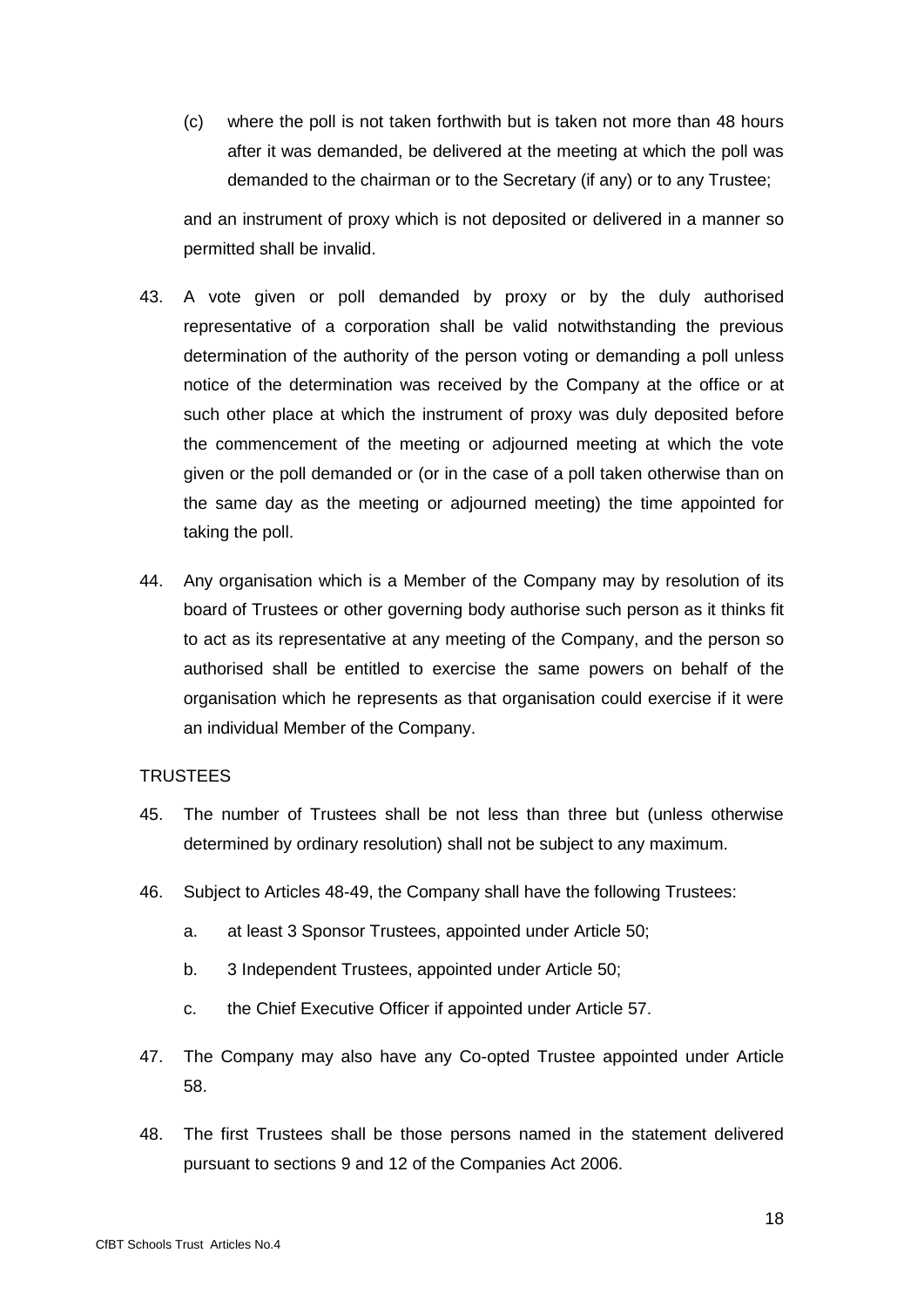49. Future Trustees shall be appointed or elected, as the case may be, under these Articles.

# APPOINTMENT OF TRUSTEES

- 50. The Principal Sponsor shall appoint the Sponsor Trustees and the Independent Trustees.
- 51. Not used.
- 52. Not used.
- 53. Not used.
- 54. Not used.
- 55. Not used.
- 56. Not used.

### CHIEF EXECUTIVE OFFICER

57. The Chief Executive Officer, if required by the Trustees to serve as a Trustee, shall be a Trustee for as long as he or she remains in office as such.

### CO-OPTED TRUSTEES

- 58. The Trustees may appoint Co-opted Trustees. A 'Co-opted Trustee' means a person who is appointed to be a Trustee by being Co-opted by Trustees who have not themselves been so appointed. .
- 59 63. Not used.

## TERM OF OFFICE

64. The term of office for all Trustees other than the Chairman and any Vice Chairman shall be three years. Subject to remaining eligible to be a particular type of Trustee, any Trustee may be re-appointed.

### RESIGNATION AND REMOVAL

65. A Trustee shall cease to hold office if he resigns his office by notice to the Company (but only if at least three Trustees will remain in office when the notice of resignation is to take effect).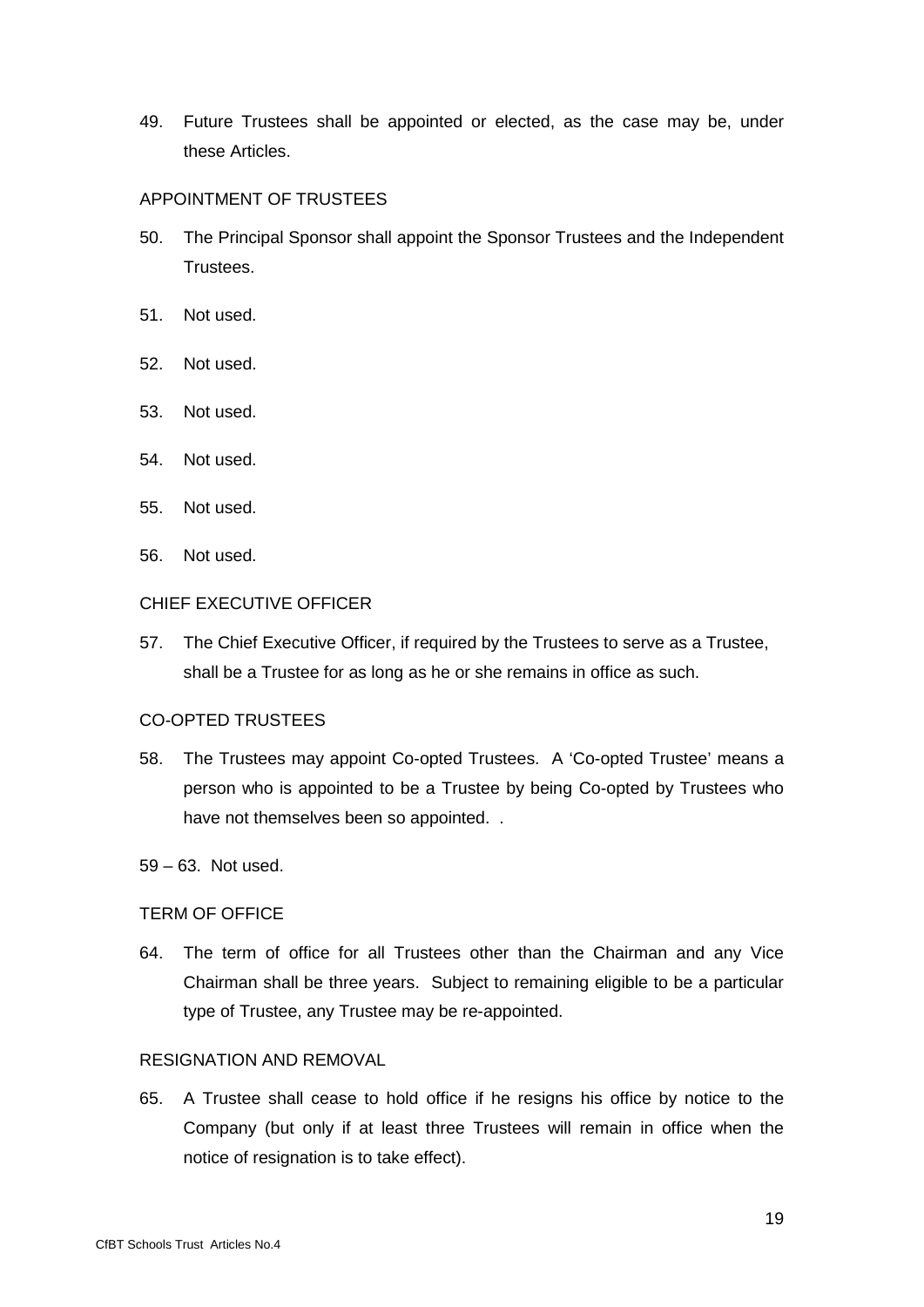- 66. A Trustee shall cease to hold office if he is removed by the person or persons who appointed him or ceases to hold the office which determined his appointment.
- 67. Where a Trustee resigns his office or is removed from office, the Trustee or, where he is removed from office, those removing him, shall give written notice thereof to the Chair of the Board of Trustees.

# DISQUALIFICATION OF TRUSTEES

- 68. No person shall be qualified to be a Trustee unless he is aged 18 or over at the date of his election or appointment. No current pupil or current student of any of the Academies shall be a Trustee.
- 69. A Trustee shall cease to hold office if he becomes incapable by reason of illness or injury of managing or administering his own affairs.
- 70. A Trustee shall cease to hold office if he is absent without the permission of the Trustees from all their meetings held within a period of six months and the Trustees resolve that his office be vacated.
- 71. A person shall be disqualified from holding or continuing to hold office as a Trustee if -
	- (a) his estate has been sequestrated and the sequestration has not been discharged, annulled or reduced; or
	- (b) he is the subject of a bankruptcy restrictions order or an interim order.
- 72. A person shall be disqualified from holding or continuing to hold office as a Trustee at any time when he is subject to a disqualification order or a disqualification undertaking under the Company Trustees Disqualification Act 1986 or to an order made under section 429(2)(b) of the Insolvency Act 1986 (failure to pay under county court administration order).
- 73. A Trustee shall cease to hold office if he ceases to be a Trustee by virtue of any provision in the Companies Act 2006 or is disqualified from acting as a trustee by virtue of section 178 of the Charities Act 2011 (or any statutory reenactment or modification of that provision).
- 74. A person shall be disqualified from holding or continuing to hold office as a Trustee if he has been removed from the office of charity trustee or trustee for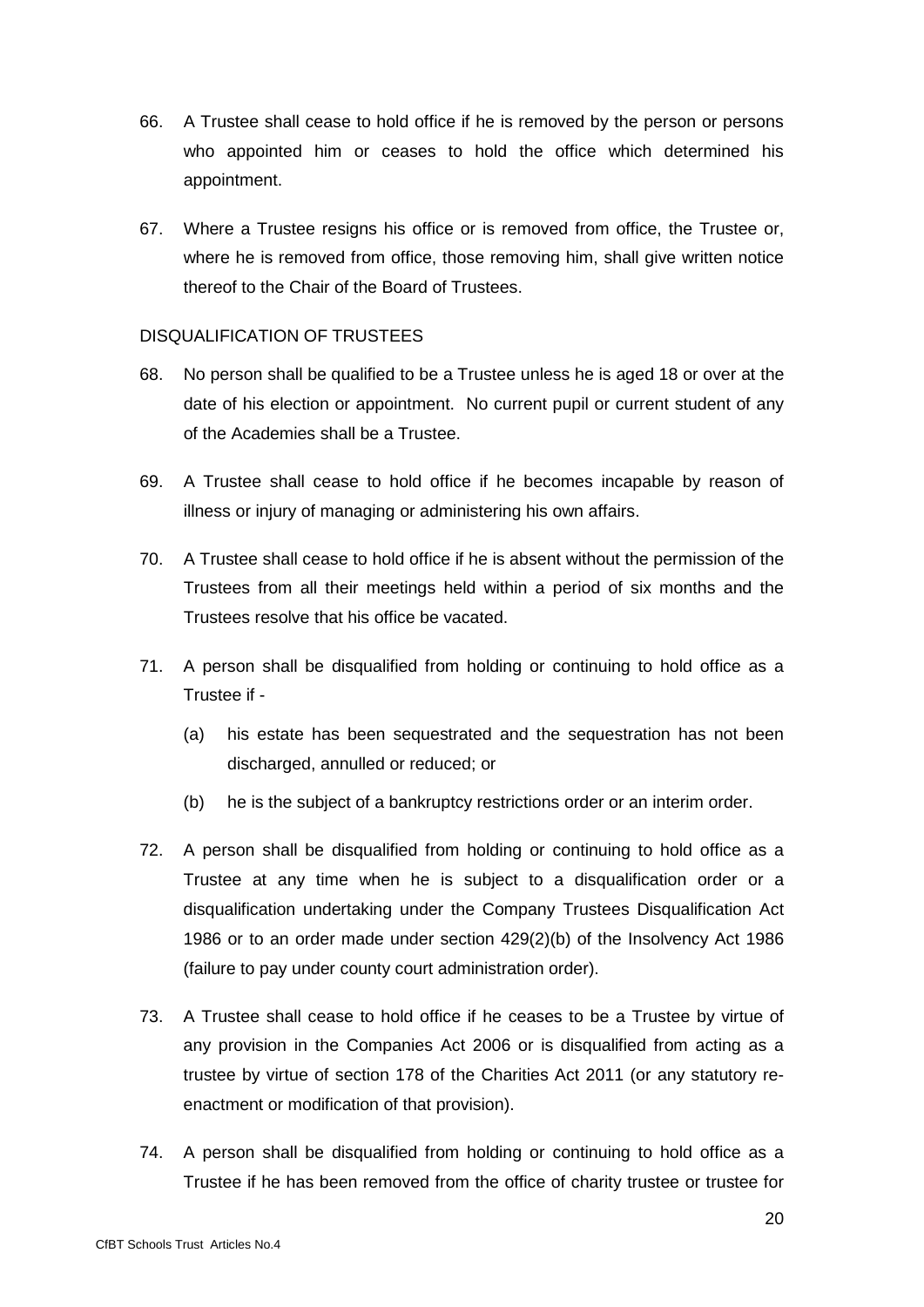a charity by an order made by the Charity Commission or the High Court on the grounds of any misconduct or mismanagement in the administration of the charity for which he was responsible or to which he was privy, or which he by his conduct contributed to or facilitated.

- 75. Not used.
- 76. Not used.
- 77. A person shall be disqualified from holding or continuing to hold office as a Trustee where he has, at any time, been convicted of any criminal offence, excluding any that have been spent under the Rehabilitation of Offenders Act 1974 as amended, and excluding any offence for which the maximum sentence is a fine or a lesser sentence except where a person has been convicted of any offence which falls under section 178 of the Charities Act 2011.
- 78. A person shall be disqualified from holding or continuing to hold office as a Trustee if he has not provided a valid Disclosure and Barring Service Certificate under the Protection of Freedoms Act 2012. In the event that the certificate discloses any information that determines he is unsuitable to work with children then that person shall be disqualified from the office of Trustee. If a dispute arises as to whether a person shall be disqualified, a referral shall be made to the Secretary of State to determine the matter. The determination of the Secretary of State shall be final.
- 79. Where, by virtue of these Articles a person becomes disqualified from holding, or continuing to hold office as a Trustee; and he is, or is proposed, to become such a Trustee, he shall upon becoming so disqualified give written notice of that fact to the Chair of the Board of Trustees.
- 80. Except to the extent determined by the Trustees, Articles 68 to 74, Articles 77 to 79 and Articles 97 to 98 also apply to any member of any committee of the Trustees, including a Local Governing Body, who is not a Trustee.

### **SECRETARY**

81. The Secretary may be appointed by the Trustees for such term, at such remuneration and upon such conditions as they may think fit; and any Secretary so appointed may be removed by them. The Secretary shall not be a Trustee. Notwithstanding this Article, the Trustees may, where the Secretary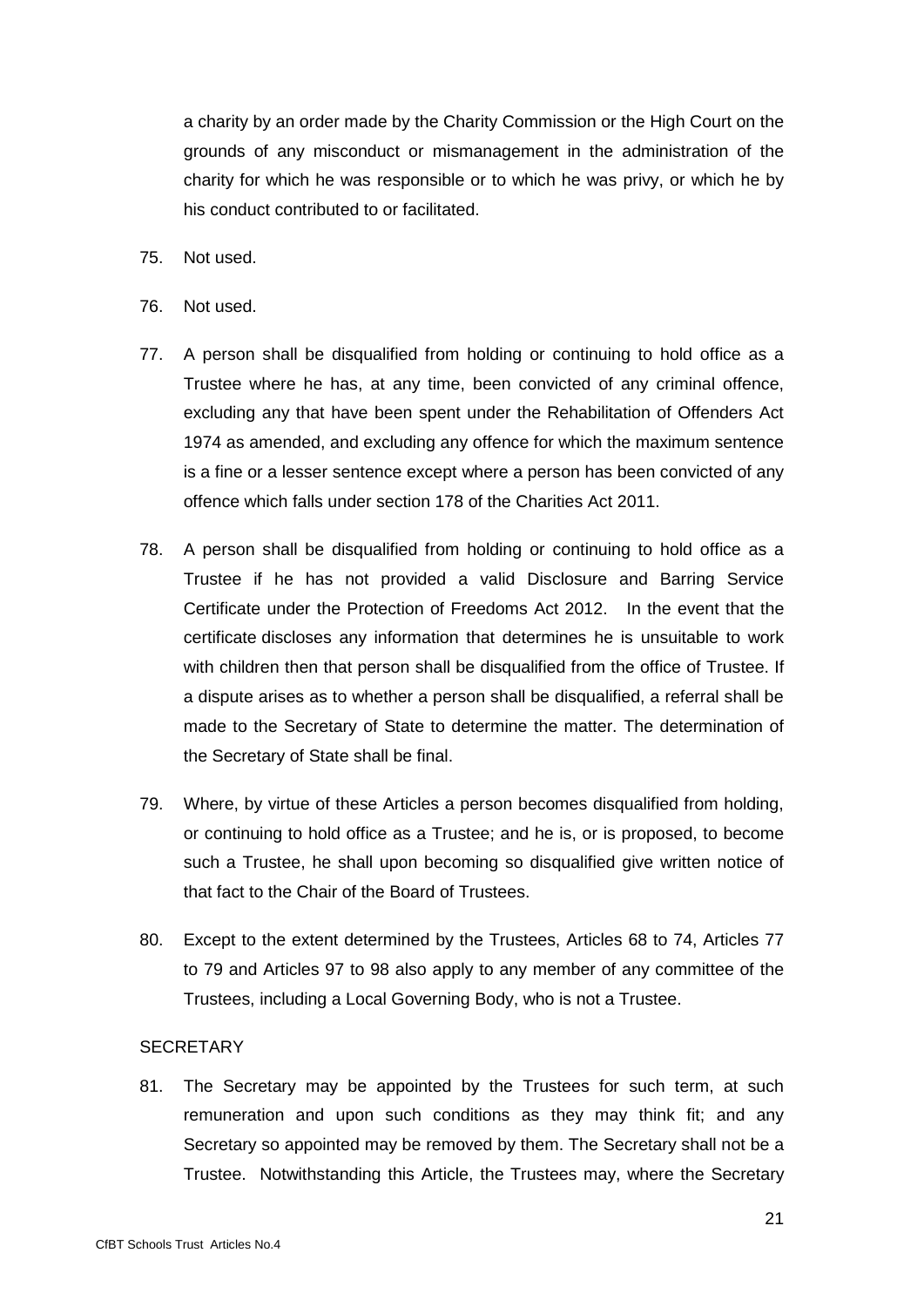fails to attend a meeting of theirs, appoint any one of their number or any other person to act as secretary for the purposes of that meeting.

### CHAIRMAN AND VICE-CHAIRMAN OF THE TRUSTEES

- 82. The Principal Sponsor shall appoint and may remove a Trustee to be the chairman of the Trustees who shall serve as the chairman for a four year term. The Trustees may elect a vice-chairman from among their number to serve alongside the chairman, with re-elections coinciding with the appointment of the chairman. A Trustee who is employed by the Company shall not be eligible for appointment or election as chairman or vice-chairman except as determined by the Principal Sponsor.
- 83. Subject to Article 84, the chairman or vice-chairman shall hold office as such until his successor has been appointed in accordance with Article 82 or elected in accordance with Article 85 (as the case may be).
- 84. The chairman or vice-chairman may at any time resign his office by giving notice in writing to the Company Secretary. The chairman or vice-chairman shall cease to hold office if -
	- (a) he ceases to be a Trustee;
	- (b) he is employed by the Company except where such person has been appointed by the Principal Sponsor as a Chair to the Trustees Board;
	- (c) he is removed from office in accordance with these Articles; or
	- (d) in the case of the vice-chairman, he is elected in accordance with these Articles to fill a vacancy in the office of chairman.
- 85. Where by reason of any of the matters referred to in Article 84, a vacancy arises in the office of chairman or vice-chairman, replacements will be appointed in accordance with these Articles..
- 86. Where the chairman is absent from any meeting or there is at the time a vacancy in the office of the chairman, the vice-chairman shall act as the chair for the purposes of the meeting.
- 87-89. Not used.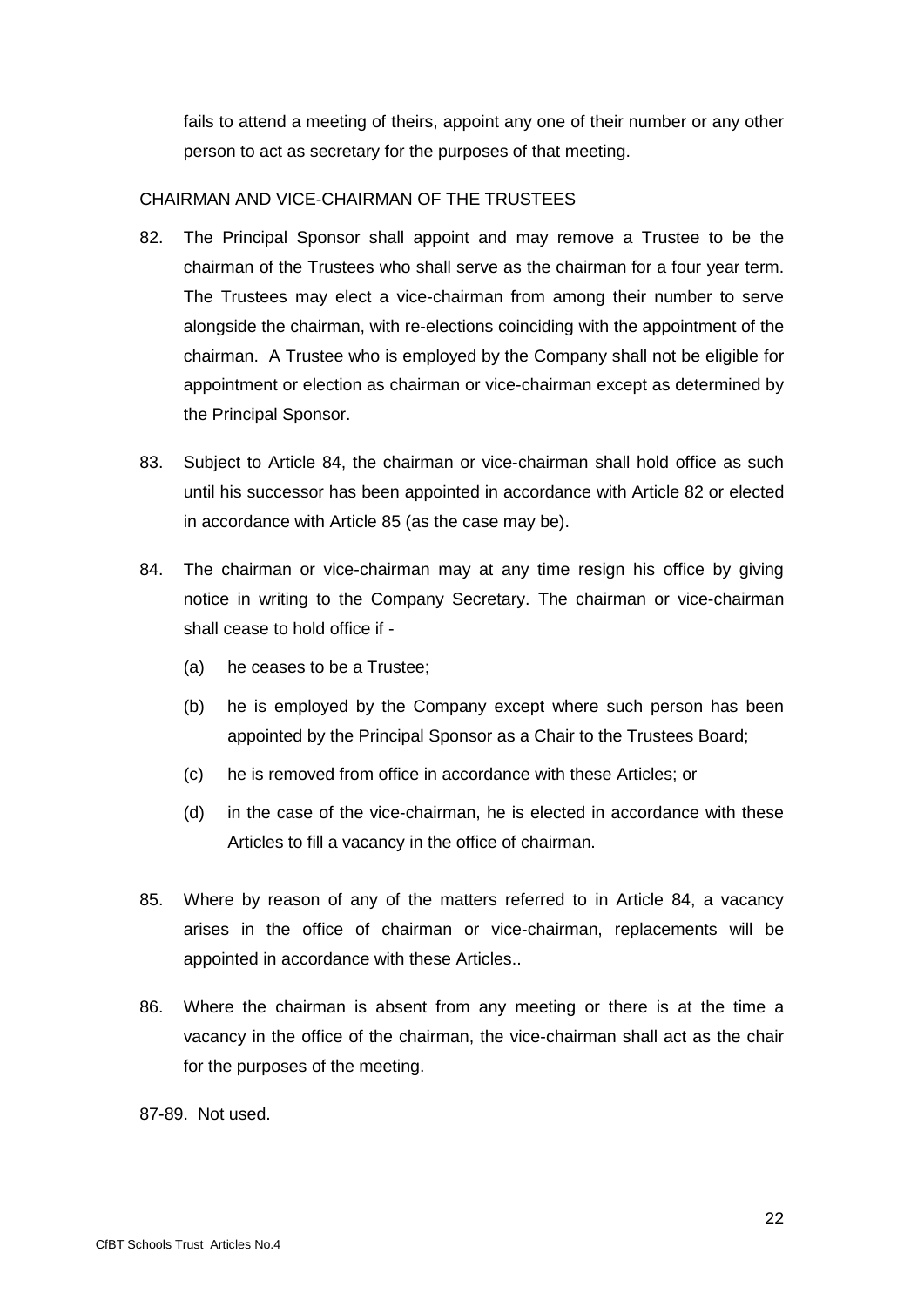- 90. The Trustees may remove the vice-chairman from office in accordance with these Articles.
- 91. A resolution to remove the vice-chairman from office which is passed at a meeting of the Trustees shall not have effect unless
	- i) it is confirmed by a resolution passed at a second meeting of the Trustees held not less than fourteen days after the first meeting; and
	- ii) the matter of the vice-chairman's removal from office is specified as an item of business on the agenda for each of those meetings.
- 92. Before the Trustees resolve at the relevant meeting on whether to confirm the resolution to remove the vice-chairman from office, the Trustee or Trustees proposing his removal shall at that meeting state their reasons for doing so and the vice-chairman shall be given an opportunity to make a statement in response. Any dispute regarding the removal of the vice-chairman shall be decided by the chairman.

# POWERS OF TRUSTEES

- 93. Subject to provisions of the Companies Act 2006, the Articles and to any directions given by special resolution, the business of the Company shall be managed by the Trustees who may exercise all the powers of the Company. No alteration of the Articles and no such direction shall invalidate any prior act of the Trustees which would have been valid if that alteration had not been made or that direction had not been given. The powers given by this Article shall not be limited by any special power given to the Trustees by the Articles and a meeting of Trustees at which a quorum is present may exercise all the powers exercisable by the Trustees.
- 94. In addition to all powers hereby expressly conferred upon them and without detracting from the generality of their powers under the Articles the Trustees shall have the following powers, namely:
	- (a) to expend the funds of the Company in such manner as they shall consider most beneficial for the achievement of the Object and to invest in the name of the Company such part of the funds as they may see fit and to direct the sale or transposition of any such investments and to expend the proceeds of any such sale in furtherance of the Object;
	- (b) to enter into contracts on behalf of the Company.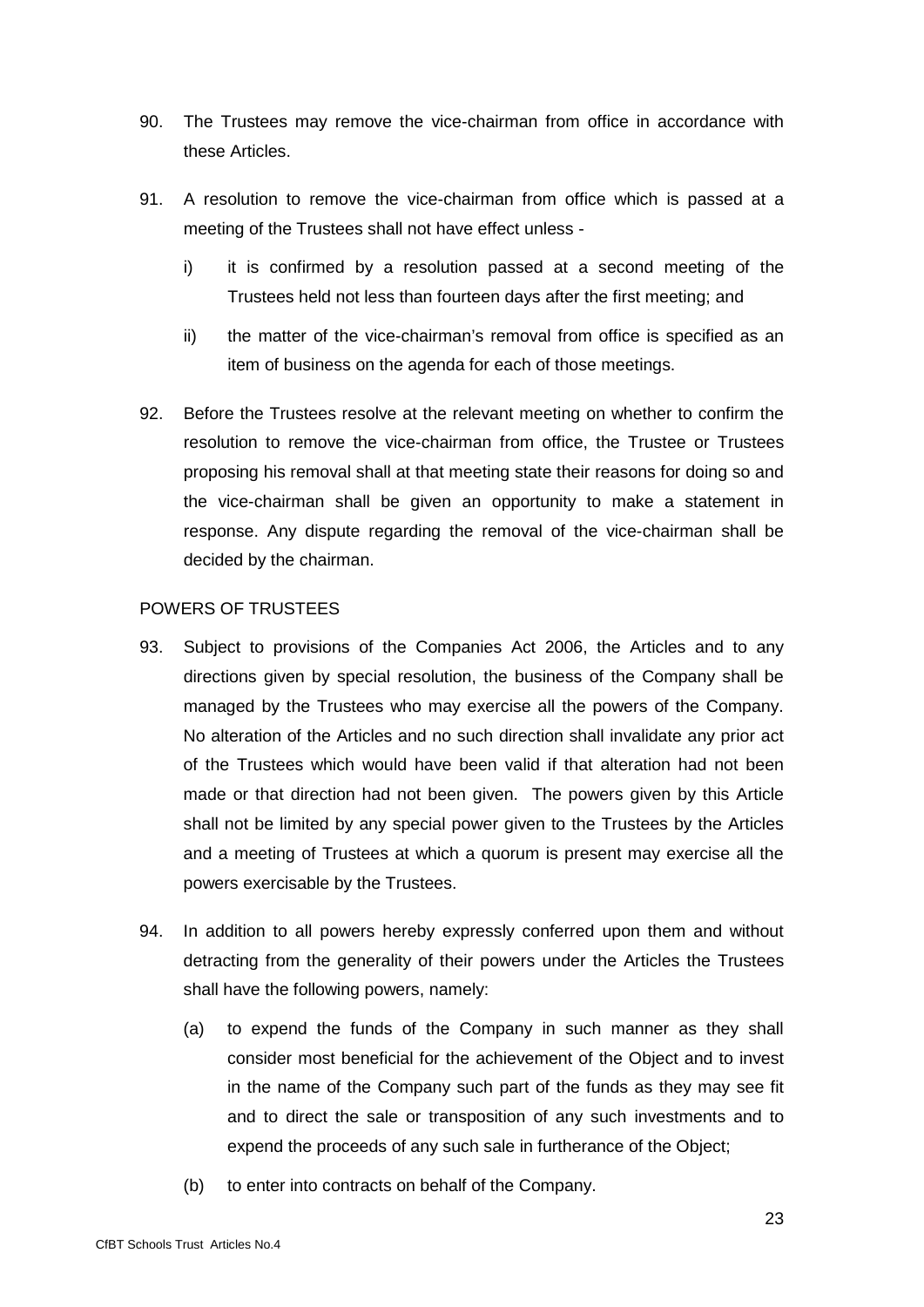- 95. In the exercise of their powers and functions, the Trustees may consider any advice given by the Principal Sponsor, the Chief Executive Officer and any other executive officer.
- 96. Any bank account in which any money of the Company is deposited shall be operated by the Trustees in the name of the Company. All cheques BACS and orders for the payment of money from such an account shall be signed or authorised by signatories authorised by the Trustees on a standing order basis or as a one off where the circumstances require.

### CONFLICTS OF INTEREST

- 97. Any Trustee who has or can have any direct or indirect duty or personal interest (including but not limited to any Personal Financial Interest) which conflicts or may conflict with his duties as a Trustee shall disclose that fact to the Trustees as soon as he becomes aware of it (a "Conflict of Interest") and the following provisions shall apply.
- 97A A Trustee who has identified a Conflict of Interest ("the Conflicted Trustee") shall follow the procedures set out in Article 97B below and provided those procedures are followed the Conflicted Trustee may be authorised to receive a direct or indirect financial benefit or benefit from a non financial gain including a conflict of loyalties, deriving from the matter out of which the Conflict of Interest has arisen.
- 97B. The Conflicted Trustee:
	- (i) shall declare the existence of and disclose the details of any identified Conflict of Interest, and the extent and nature of the Conflicted Trustee's duty or interest to the Trustees as soon as the Conflicted Trustee becomes aware of it; and;
	- (ii) must absent himself from any discussions of the Trustees in relation to the matter out of which the Conflict of Interest arises and must not take part in any vote or decision making process relating to the Conflict of Interest or the matter out of which it arises.
- 97C. The Conflicted Trustee must not be counted in the quorum for the item or matter associated with the Conflict of Interest.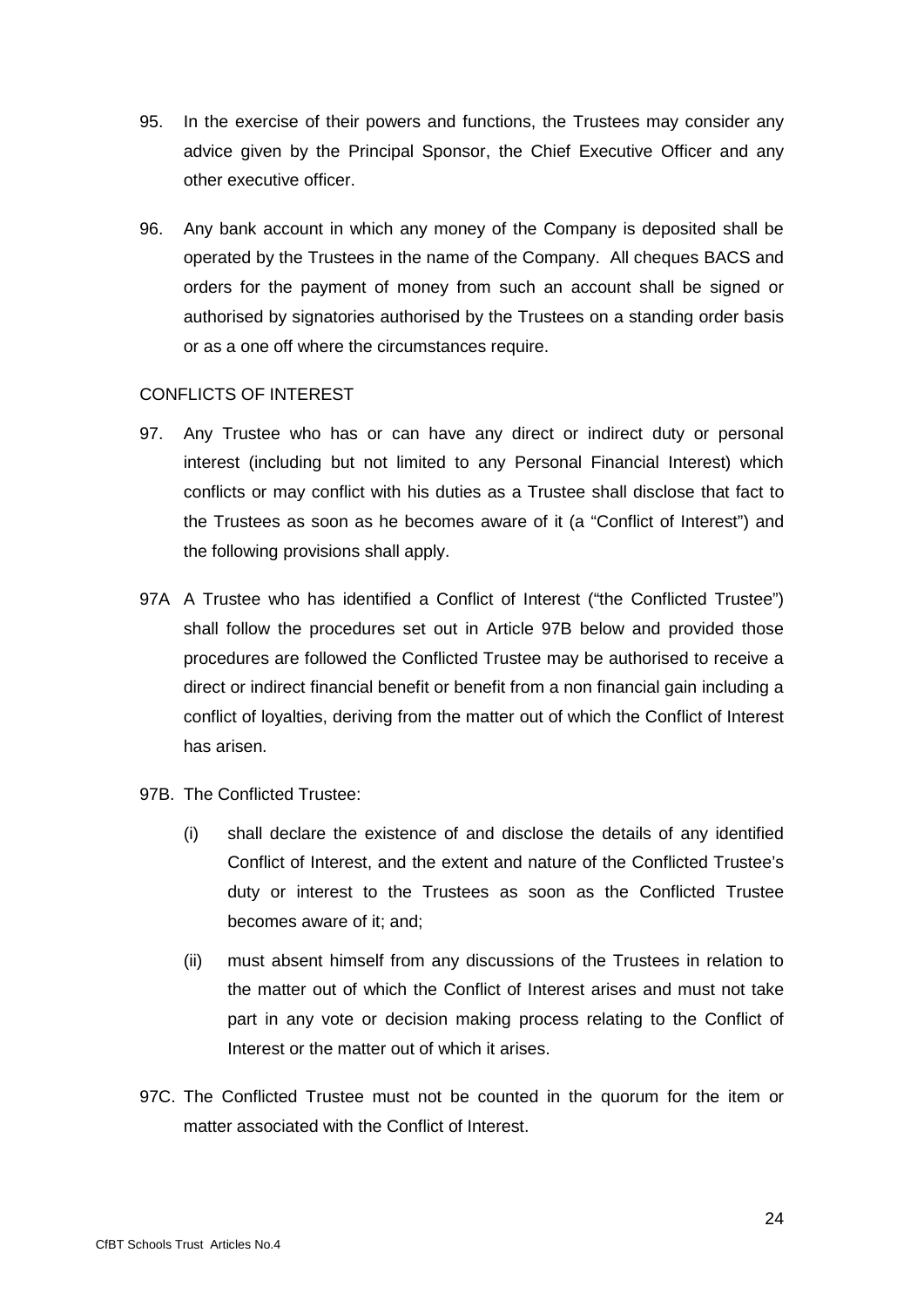- 97D. Following a declaration of a Conflict of Interest, a meeting shall be regarded as quorate provided at least two Trustees remain present.
- 97E. Any minutes kept of a meeting at which a Trustee declares a Conflict of Interest must detail which Trustee declared the Conflict of Interest, the fact that the Conflicted Trustee left the room, or the reason they were asked to stay, that the Conflicted Trustee took no part in discussion or decision making on the matter, that the meeting was quorate (as noted in Article 97D not counting the Conflicted Trustee) and any other actions taken by the Trustees to manage the conflict.
- 98. For the purpose of Article 97, a Trustee has a Personal Financial Interest in the employment or remuneration of, or the provision of any other direct benefit to, that Trustee as permitted by and as defined by Articles 6.5-6.9.
- 98A. The Trustees' duty under the Companies Act 2006 and Charities Act 2011 to avoid a conflict of interest shall not apply to any conflict of interest arising from or in connection with agreements between the Company and the Principal Sponsor (or any group company of the Principal Sponsor) for the supply of services to support the operation of the Company and the provisions of Article 97 shall not apply in the event of any such conflict (save that if the conflict gives rise to a Personal Financial Interest derived from a direct benefit, Article 97 shall continue to apply).

# THE MINUTES

99. The minutes of the proceedings of a meeting of the Trustees shall be drawn up and entered into a book kept for the purpose by the Company Secretary for the purposes of the meeting; and shall be signed (subject to the approval of the Trustees) at the same or next subsequent meeting by the person acting as chairman thereof.

# **COMMITTEES**

- 100. Subject to these Articles, the Trustees:
	- a) may appoint separate committees to be known as Local Governing Bodies for each Academy and the Trustees shall be free to appoint one committee for several Academies if they so wish; and
	- b) may establish any other committee.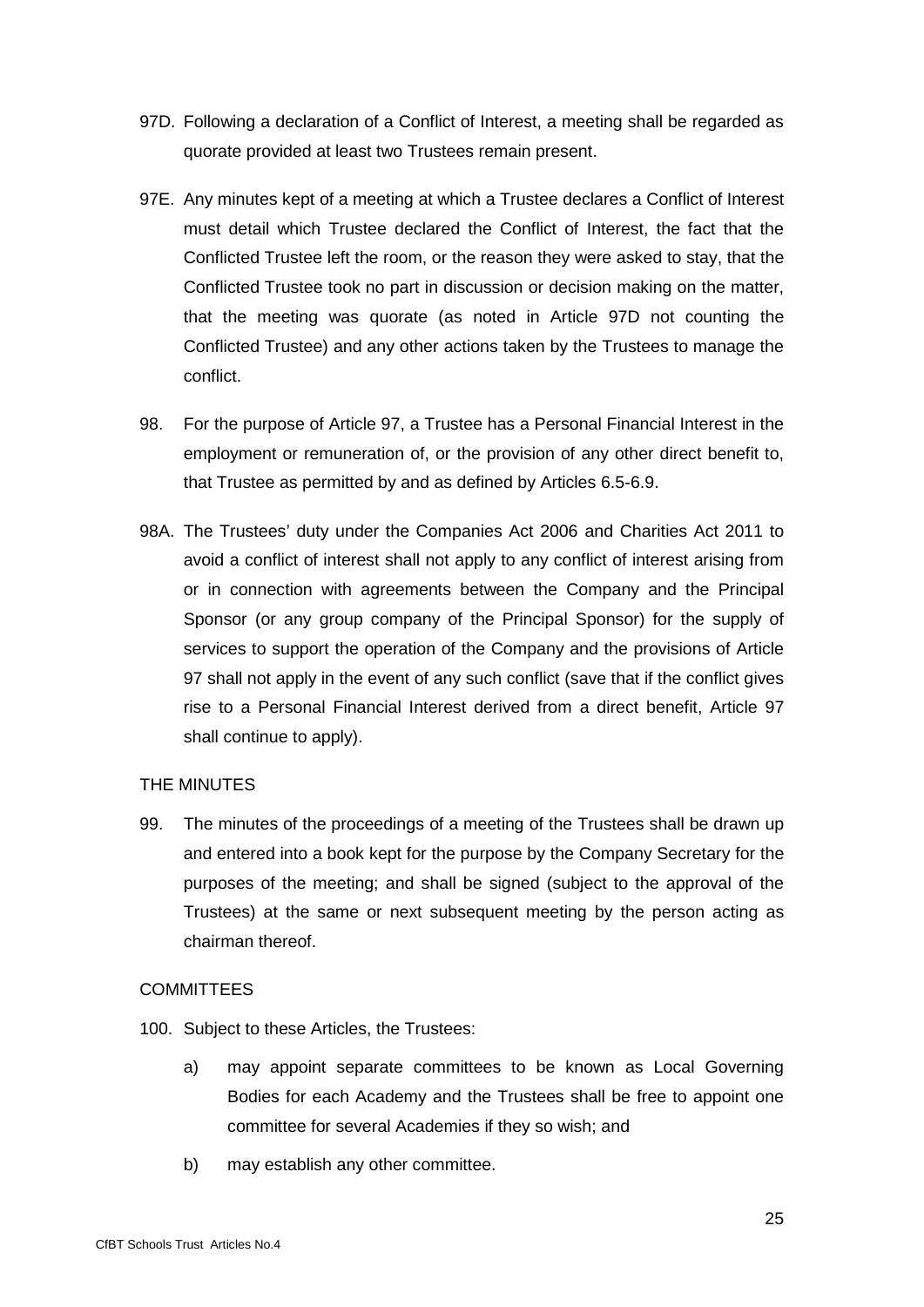- 101. Subject to these Articles, the constitution, membership and proceedings of any committee shall be determined by the Trustees. The establishment, terms of reference, constitution and membership of any committee of the Trustees shall be reviewed at least once in every twelve months.
- 102. Not used.
- 103. Not used.
- 104. Not used.

### DELEGATION

- 105. The Trustees may delegate to any Trustee, committee (including any Local Governing Body), the Chief Executive Officer or any other holder of an executive office, such of their powers or functions as they consider desirable to be exercised by them. Any such delegation shall be made subject to any conditions the Trustees may impose, and may be revoked or altered.
- 106. Where any power or function of the Trustees has been exercised by any committee (including any Local Governing Body), any Trustee, the Chief Executive Officer or any other holder of an executive office, that person or committee shall report to the Trustees in respect of any action taken or decision made with respect to the exercise of that power or function at the meeting of the Trustees immediately following the taking of the action or the making of the decision.

# CHIEF EXECUTIVE OFFICER

- 107. The Trustees shall appoint the Chief Executive Officer with the approval of the Principal Sponsor and may delegate such powers and functions as they consider are required by the Chief Executive Officer, including the management and control of the Academies (including the implementation of all policies approved by the Trustees and for the direction of the teaching and curriculum at the Academies) subject to the matters set out below:
	- (a) the delegated power shall be to manage the Company by implementing the policy and strategy adopted by and within a budget approved by the Trustees and if applicable to advise the Trustees in relation to such policy, strategy and budget;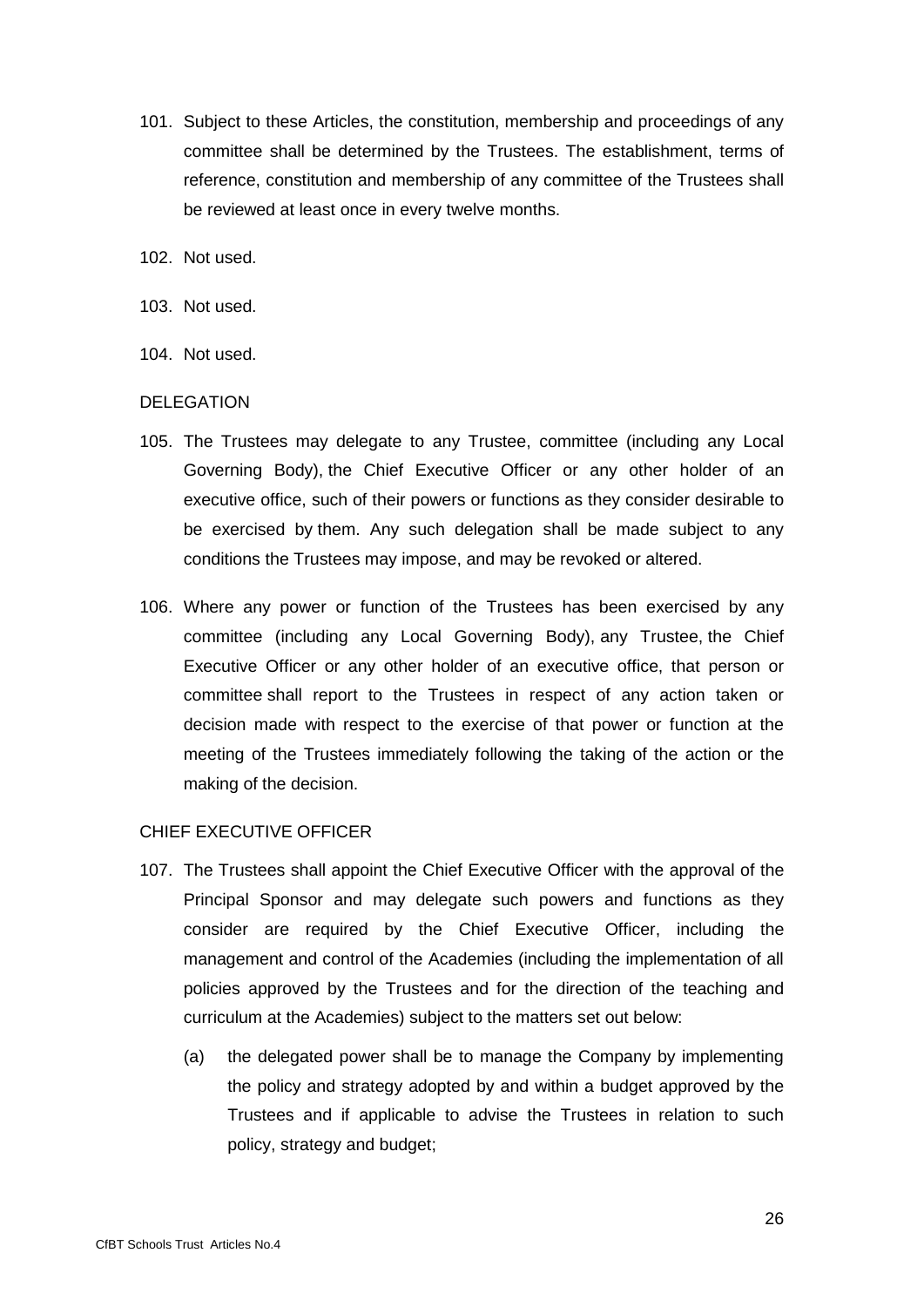- (b) the Trustees shall provide the Chief Executive Officer with a description of his or her role and the extent of his or her authority; and
- (c) the Chief Executive Officer shall report regularly to the Trustees on the activities undertaken in managing the Company. These reports shall be in a format specified by the Trustees. The Chief Executive Officer shall also provide the Trustees regularly with management accounts sufficient to explain the financial position of the Company.

# MEETINGS OF THE TRUSTEES

- 108. Subject to these Articles, the Trustees may regulate their proceedings as they think fit.
- 109. The Trustees shall hold at least three meetings in every Academy Financial Year. Meetings of the Trustees shall be convened by the Secretary (if any). In exercising his functions under this Article the Secretary shall comply with any direction
	- a. given by the Trustees; or
	- b. given by the chairman of the Trustees or, in his absence or where there is a vacancy in the office of chairman, the vice-chairman of the Trustees, so far as such direction is not inconsistent with any direction given as mentioned in (a).
- 110. Any three Trustees may, by notice in writing given to the Secretary (if any), requisition a meeting of the Trustees; and it shall be the duty of the Secretary (if any) to convene such a meeting as soon as is reasonably practicable.
- 111. Each Trustee shall be given at least seven clear days before the date of a meeting –
	- i) notice in writing thereof and sent to each Trustee electronically at the email address provided by each Trustee from time to time; and
	- ii) a copy of the agenda for the meeting;

provided that where the chairman or, in his absence or where there is a vacancy in the office of chairman, the vice-chairman, so determines on the ground that there are matters demanding urgent consideration, it shall be sufficient if the written notice of a meeting, and the copy of the agenda thereof are given within such shorter period as he directs.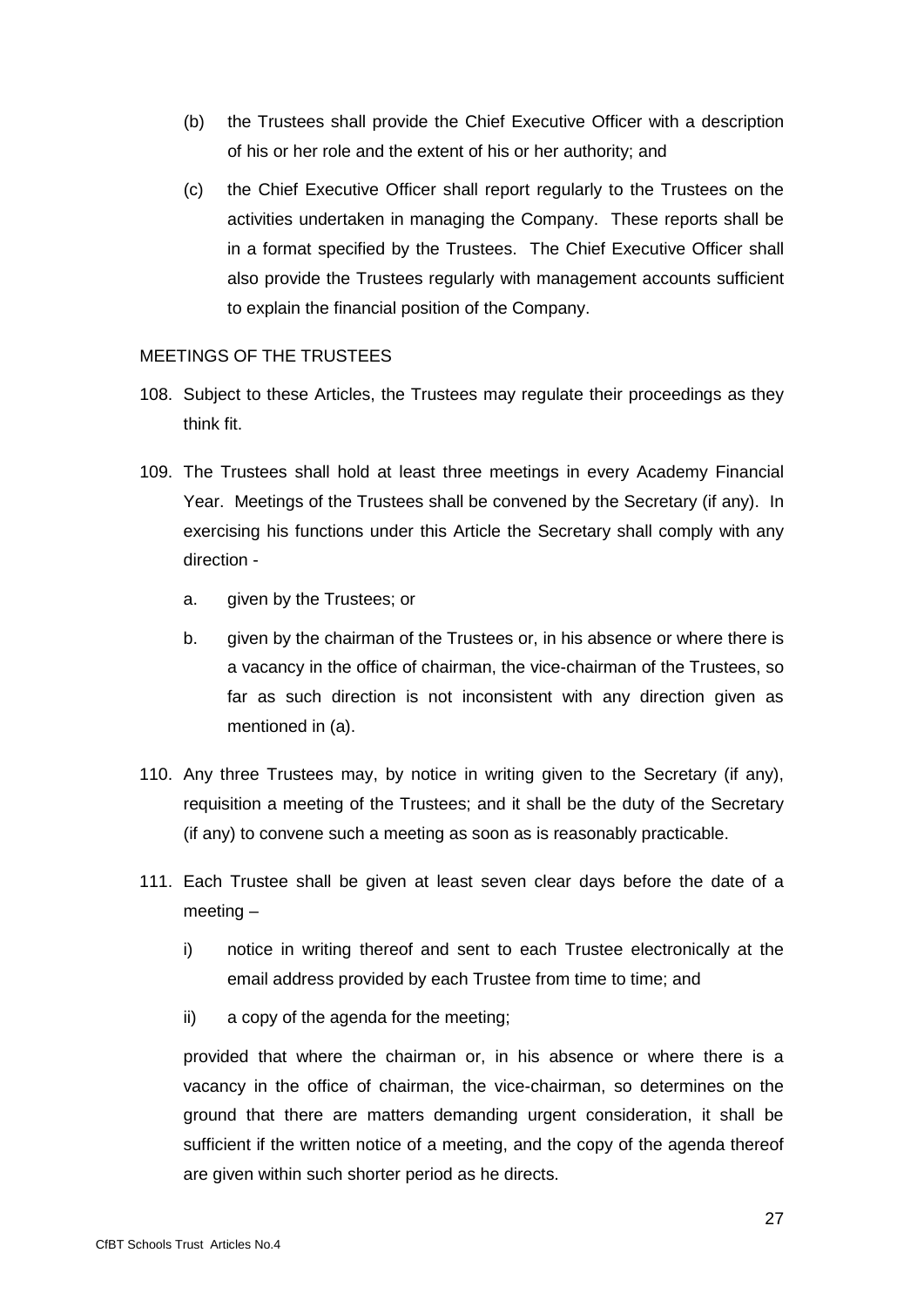- 112. The convening of a meeting and the proceedings conducted thereat shall not be invalidated by reason of any individual not having received written notice of the meeting or a copy of the agenda thereof.
- 113. A resolution to rescind or vary a resolution carried at a previous meeting of the Trustees shall not be proposed at a meeting of the Trustees unless the consideration of the rescission or variation of the previous resolution is a specific item of business on the agenda for that meeting.
- 114. A meeting of the Trustees shall be terminated forthwith if
	- (a) the Trustees so resolve; or
	- (b) the number of Trustees present ceases to constitute a quorum for a meeting of the Trustees in accordance with Article 117, subject to Article 119 .
- 115. Where in accordance with Article 114 a meeting is not held or is terminated before all the matters specified as items of business on the agenda for the meeting have been disposed of, a further meeting shall be convened by the Secretary (if any) as soon as is reasonably practicable, but in any event within seven days of the date on which the meeting was originally to be held or was so terminated.
- 116. Where the Trustees resolve in accordance with Article 114 to adjourn a meeting before all the items of business on the agenda have been disposed of, the Trustees shall before doing so determine the time and date at which a further meeting is to be held for the purposes of completing the consideration of those items, and they shall direct the Secretary (if any) to convene a meeting accordingly.
- 117. Subject to Articles 119 and 97D the quorum for a meeting of the Trustees, and any vote on any matter thereat, shall be any three Trustees.
- 118. The Trustees may act notwithstanding any vacancies in their number, but, if the numbers of Trustees is less than the number fixed as the quorum, the continuing Trustees may act only for the purpose of filling vacancies or of calling a general meeting.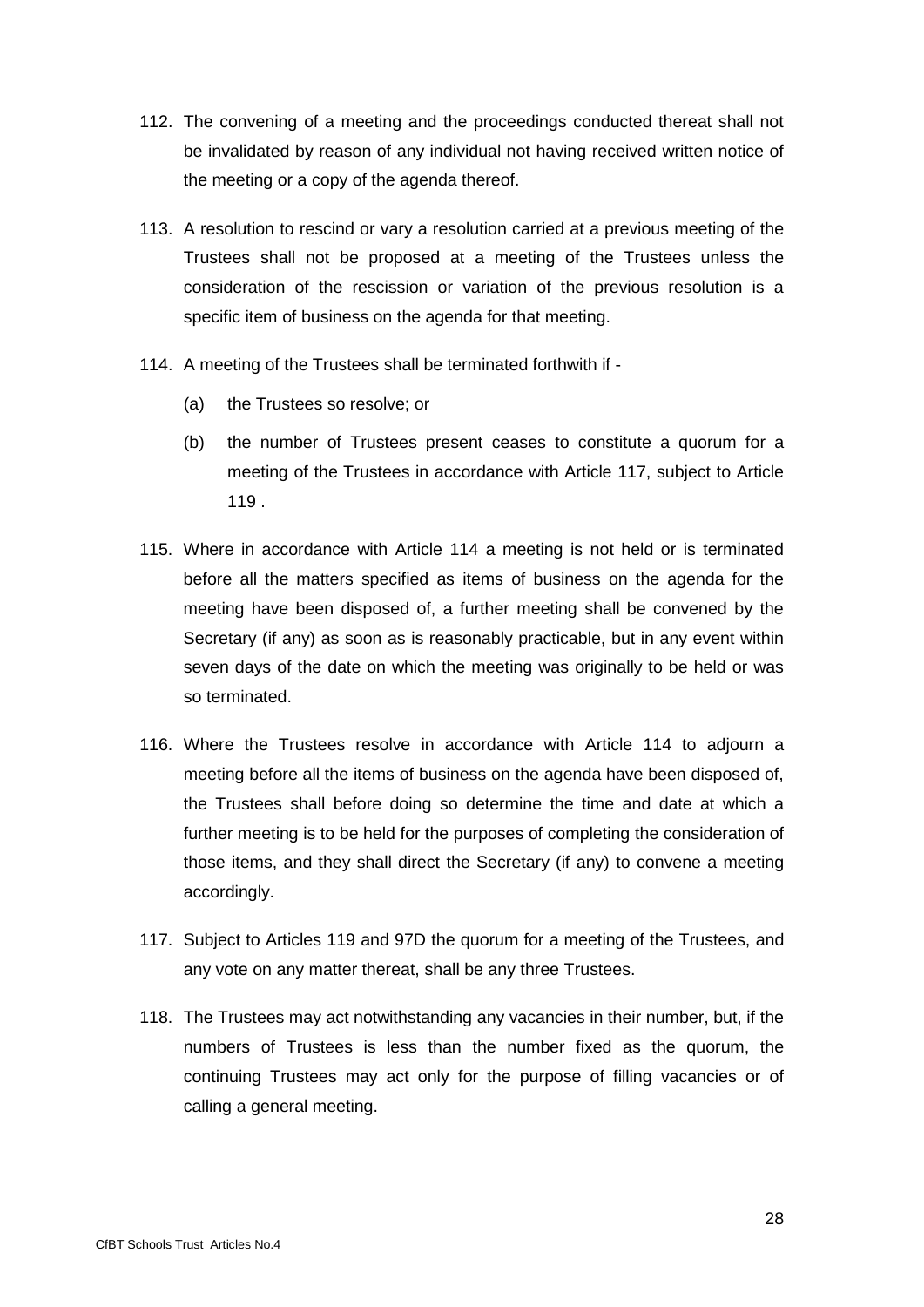- 119. The quorum for the purposes of
	- (b) any vote on the removal of a Trustee in accordance with Article 66;
	- (c) any vote on the removal of the vice-chairman of the Trustees in accordance with Article 90;

shall be any two-thirds (rounded up to a whole number) of the persons who are at the time Trustees entitled to vote on those respective matters.

- 120. Subject to these Articles, every question to be decided at a meeting of the Trustees shall be determined by a majority of the votes of the Trustees present and voting on the question. Every Trustee shall have one vote.
- 121. Subject to Articles 117-119, where there is an equal division of votes, the chairman of the meeting shall have a casting vote in addition to any other vote he may have.
- 122. The proceedings of the Trustees shall not be invalidated by
	- a. any vacancy among their number; or
	- b. any defect in the election, appointment or nomination of any Trustee.
- 123. A resolution in writing, signed by all the Trustees entitled to receive notice of a meeting of Trustees or of a committee of Trustees, shall be valid and effective as if it had been passed at a meeting of Trustees duly convened and held. Such a resolution may consist of several documents in the same form, each signed by one or more of the Trustees.
- 123A. For the purposes of Article 123, a resolution which is approved by email in accordance with this Article 123A shall be deemed to have been made in writing provided that, following receipt of a response on any resolution from each of the Trustees, the recipient nominated by the Chair of the Board of Trustees shall circulate a further email to all of the Trustees confirming whether the resolution has been formally approved by the Trustees in accordance with this Article.
- 124. Subject to Article 125, the Trustees shall ensure that a copy of
	- a. the agenda for every meeting of the Trustees;
	- b. the signed minutes of every such meeting; and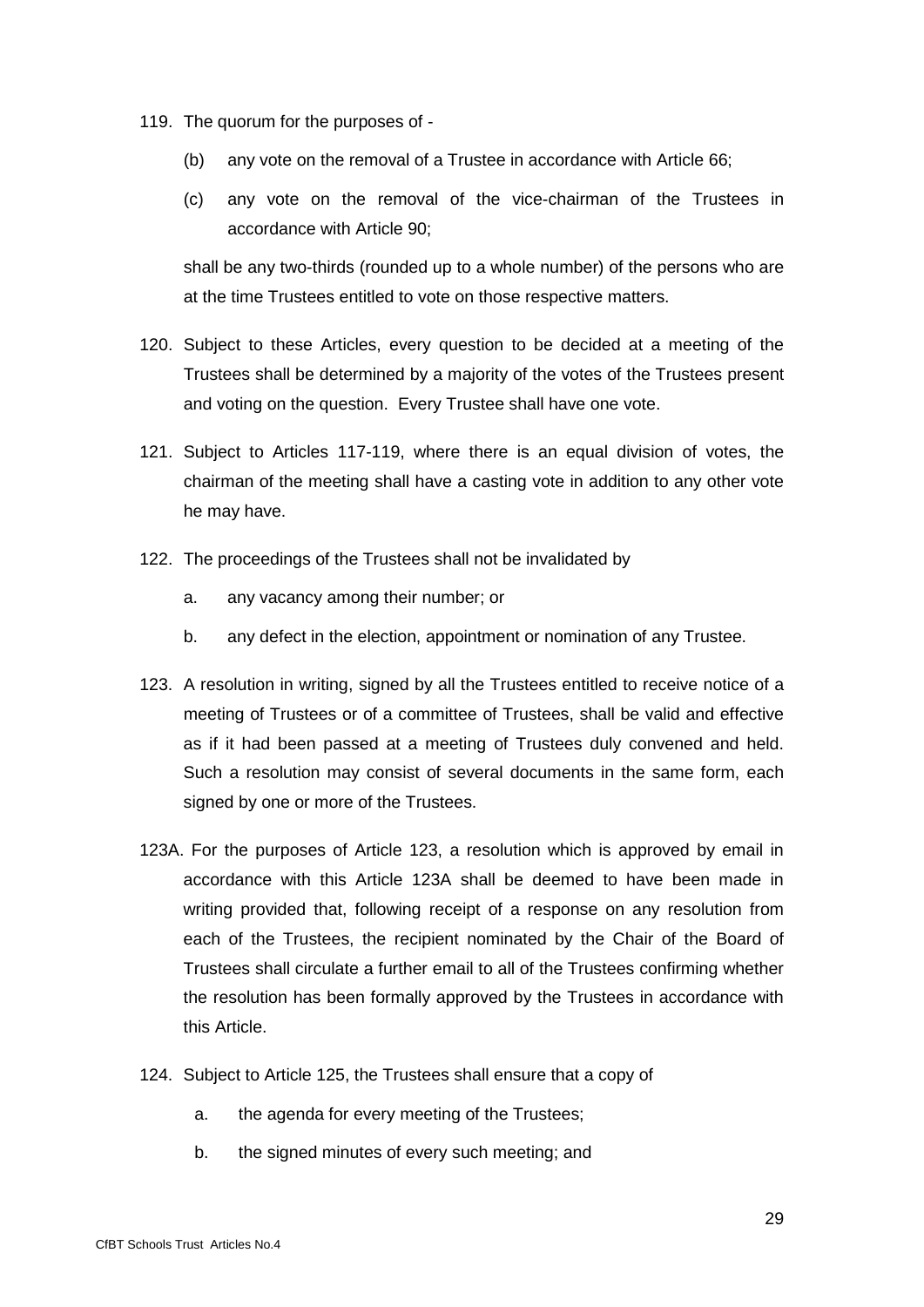are, as soon as is reasonably practicable, made available at every Academy to persons wishing to inspect them.

- 125. There may be excluded from any item required to be made available in pursuance of Article 124, any material relating to
	- a. a named teacher or other person employed, or proposed to be employed, at any Academy;
	- b. a named pupil or named student at, or candidate for admission to, any Academy; and
	- c. any matter which, by reason of its nature, the Trustees are satisfied should remain confidential.
- 126. Any Trustee shall be able to participate in meetings of the Trustees by telephone or video conference provided that:
	- a. he has given notice of his intention to do so detailing the telephone number on which he can be reached and/or appropriate details of the video conference suite from which he shall be taking part at the time of the meeting at least 48 hours before the meeting; and,
	- b. the Trustees have access to the appropriate equipment if after all reasonable efforts it does not prove possible for the person to participate by telephone or video conference the meeting may still proceed with its business provided it is otherwise quorate.

# PATRONS AND HONORARY OFFICERS

127. The Trustees may from time to time appoint any person whether or not a Member of the Company to be a patron of the Company or to hold any honorary office and may determine for what period he is to hold such office.

### THE SEAL

128. The seal, if any, shall only be used by the authority of the Trustees or of a committee of Trustees authorised by the Trustees. The Trustees may determine who shall sign any instrument to which the seal is affixed and unless otherwise so determined it shall be signed by a Trustee and by the Secretary or by a second Trustee.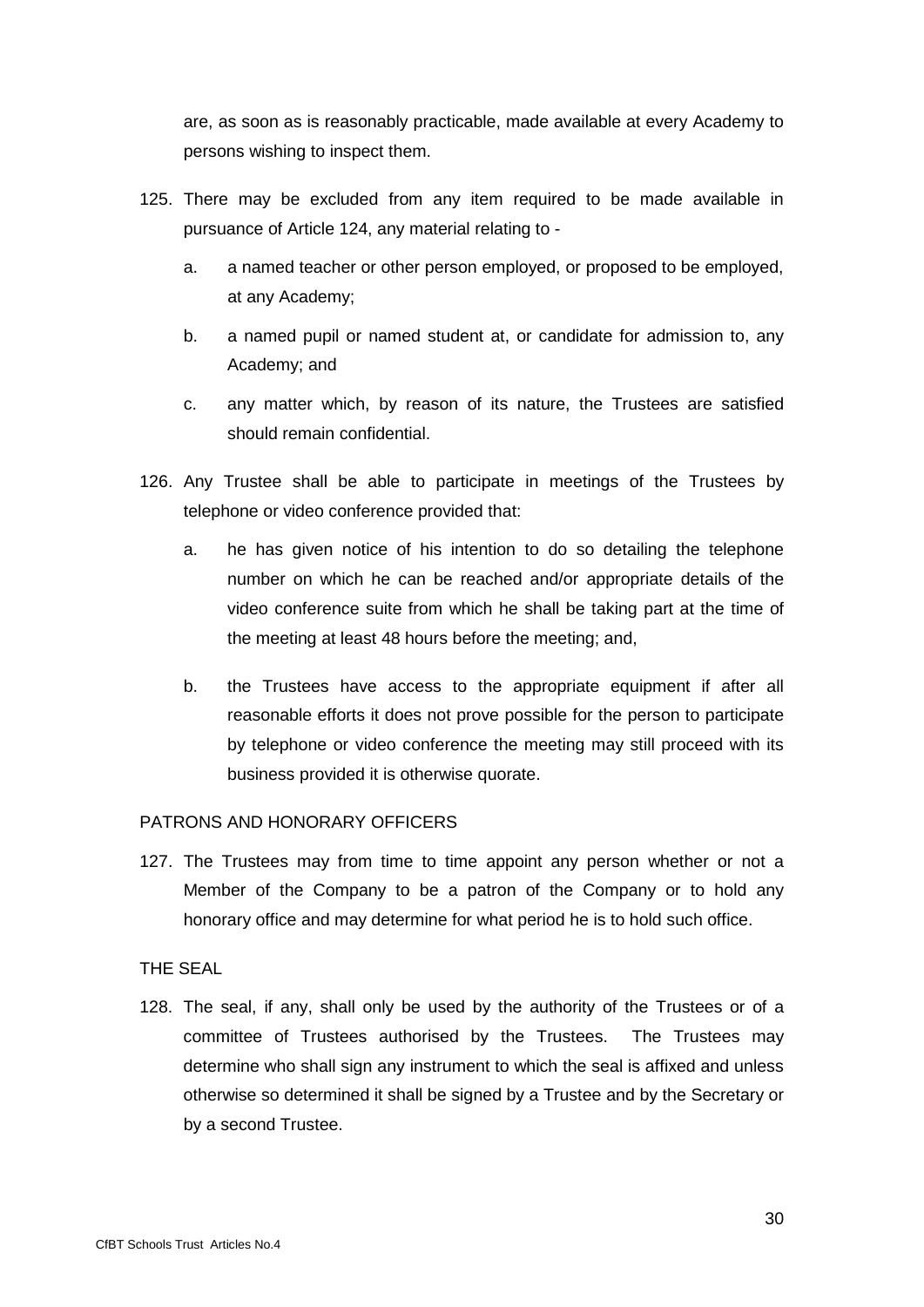### ACCOUNTS

129. Accounts shall be prepared in accordance with the relevant Statement of Recommended Practice as if the Company was a non-exempt charity and Parts 15 and 16 of the Companies Act 2006 and shall file these with the Secretary of State and the Principal Regulator by 31 December each Academy Financial Year.

#### ANNUAL REPORT

130. The Trustees shall prepare its Annual Report in accordance with the Statement of Recommended Practice as if the Company was a non-exempt charity and shall file these with the Secretary of State and the Principal Regulator by 31 December each Academy Financial Year.

### ANNUAL RETURN

131. The Trustees shall comply with their obligations under Part 24 of the Companies Act 2006 (or any statutory re-enactment or modification of that Act) with regard to the preparation of an annual return to the Registrar of Companies and in accordance with the Statement of Recommended Practice as if the Company was a non-exempt charity and to the Secretary of State and the Principal Regulator by 31 December each Academy Financial Year.

### **NOTICES**

- 132. Any notice to be given to or by any person pursuant to the Articles (other than a notice calling a meeting of the Trustees) shall be in writing or shall be given using electronic communications to an address for the time being notified for that purpose to the person giving the notice. In these Articles, "Address" in relation to electronic communications, includes a number or address used for the purposes of such communications.
- 133. A notice may be given by the Company to a Member either personally or by sending it by post in a prepaid envelope addressed to the Member at his registered address or by leaving it at that address or by giving it using electronic communications to an address for the time being notified to the Company by the Member. A Member whose registered address is not within the United Kingdom and who gives to the Company an address within the United Kingdom at which notices may be given to him, or an address to which notices may be sent using electronic communications, shall be entitled to have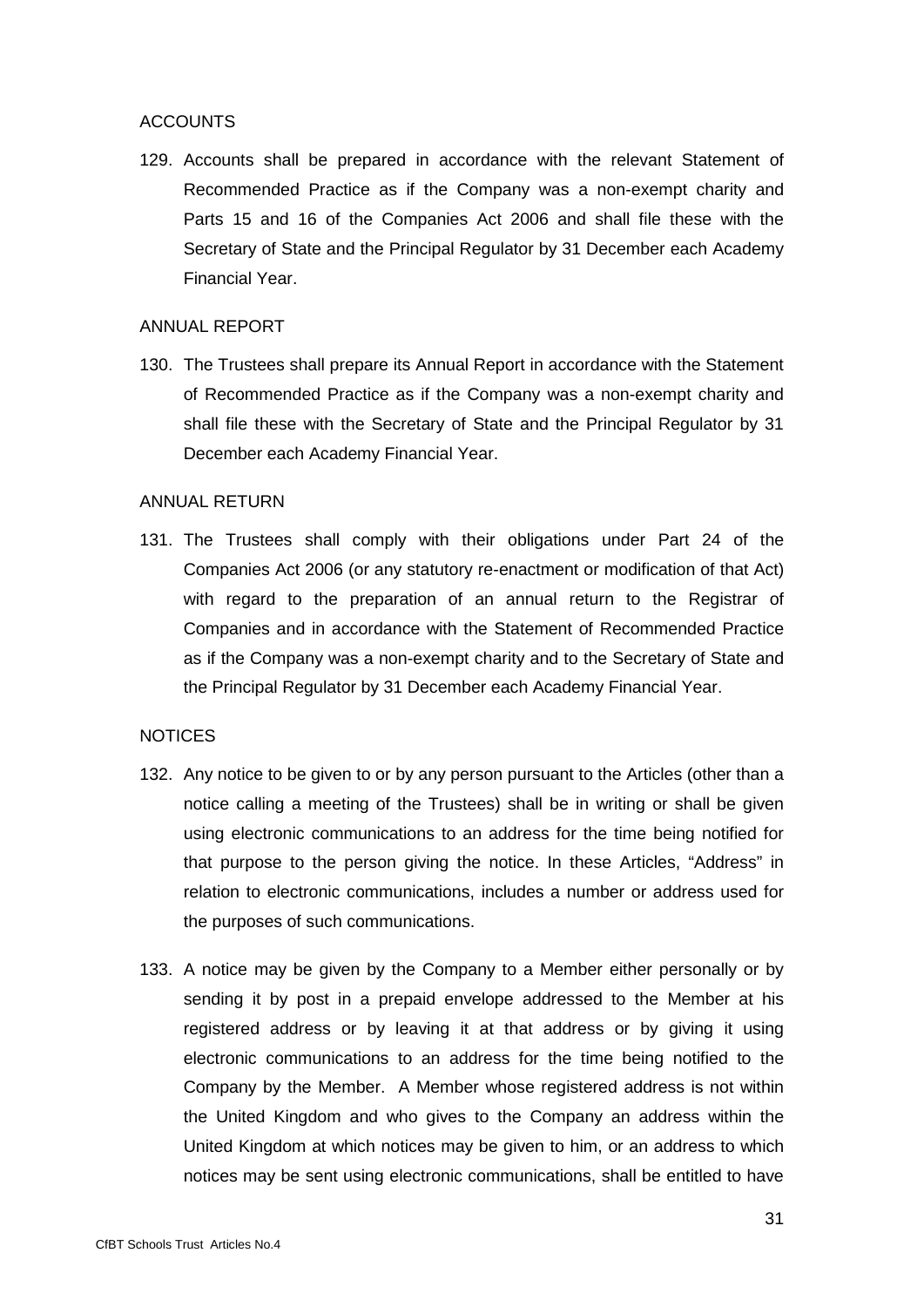notices given to him at that address, but otherwise no such Member shall be entitled to receive any notice from the Company.

- 134. A Member present, either in person or by proxy, at any meeting of the Company shall be deemed to have received notice of the meeting and, where necessary, of the purposes for which it was called.
- 135. Proof that an envelope containing a notice was properly addressed, prepaid and posted shall be conclusive evidence that the notice was given. Proof that a notice contained in an electronic communication was sent in accordance with guidance issued by the Institute of Chartered Secretaries and Administrators shall be conclusive evidence that the notice was given. A notice shall be deemed to be given at the expiration of 48 hours after the envelope containing it was posted or, in the case of a notice contained in an electronic communication, at the expiration of 48 hours after the time it was sent.

#### **INDEMNITY**

136. Subject to the provisions of the Companies Act 2006 and Article 6.3 every Trustee or other officer or auditor of the Company and every member of any Local Governing Body (in so far as necessary) shall be indemnified out of the assets of the Company against any liability incurred by him in that capacity in defending any proceedings, whether civil or criminal, in which judgment is given in favour or in which he is acquitted or in connection with any application in which relief is granted to him by the court from liability for negligence, default, breach of duty or breach of trust in relation to the affairs of the Company.

### RULES

- 137. The Trustees may from time to time make such rules or bye laws as they may deem necessary or expedient or convenient for the proper conduct and management of the Company and for purposes of prescribing classes of and conditions of membership, and in particular but without prejudice to the generality of the foregoing, they may by such rules or bye laws regulate:
	- a. the admission and classification of Members of the Company (including the admission of organisations to membership) and the rights and privileges of such Members, and the conditions of membership and the terms on which Members may resign or have their membership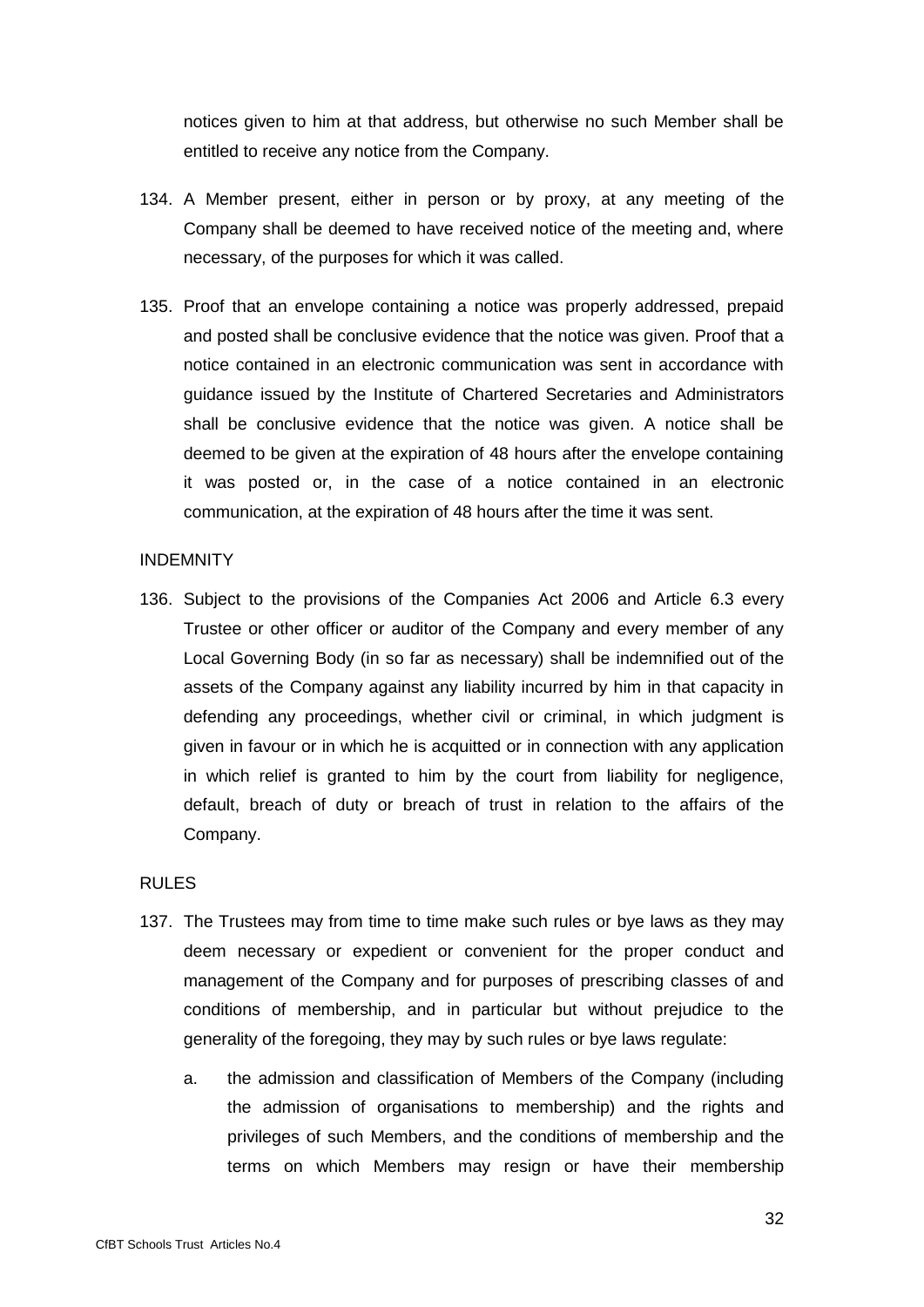terminated and the entrance fees, subscriptions and other fees or payments to be made by Members;

- b. the conduct of Members of the Company in relation to one another, and to the Company's servants;
- c. the setting aside of the whole or any part or parts of the Company's premises at any particular time or times or for any particular purpose or purposes;
- d. the procedure at general meetings and meetings of the Trustees and committees of the Trustees and meetings of the Local Governing Bodies in so far as such procedure is not regulated by the Articles; and,
- c. generally, all such matters as are commonly the subject matter of company rules.
- 138. The Company in general meeting shall have power to alter, add or to repeal the rules or bye laws and the Trustees shall adopt such means as they think sufficient to bring to the notice of Members of the Company all such rules or bye laws, which shall be binding on all Members of the Company. Provided that no rule or bye law shall be inconsistent with, or shall affect or repeal anything contained in the Articles.

### AVOIDING INFLUENCED COMPANY STATUS

- 139. Notwithstanding the number of Members from time to time, the maximum aggregate number of votes exercisable by Local Authority Associated Persons shall never exceed 19.9% of the total number of votes exercisable by Members in general meeting and the votes of the other Members having a right to vote at the meeting will be increased on a pro-rata basis.
- 140. No person who is a Local Authority Associated Person may be appointed as a Trustee if, once the appointment had taken effect, the number of Trustees who are Local Authority Associated Persons would represent 20% or more of the total number of Trustees. Upon any resolution put to the Trustees, the maximum aggregate number of votes exercisable by any Trustees who are Local Authority Associated Persons shall represent a maximum of 19.9% of the total number of votes cast by the Trustees on such a resolution and the votes of the other Trustees having a right to vote at the meeting will be increased on a pro-rata basis.